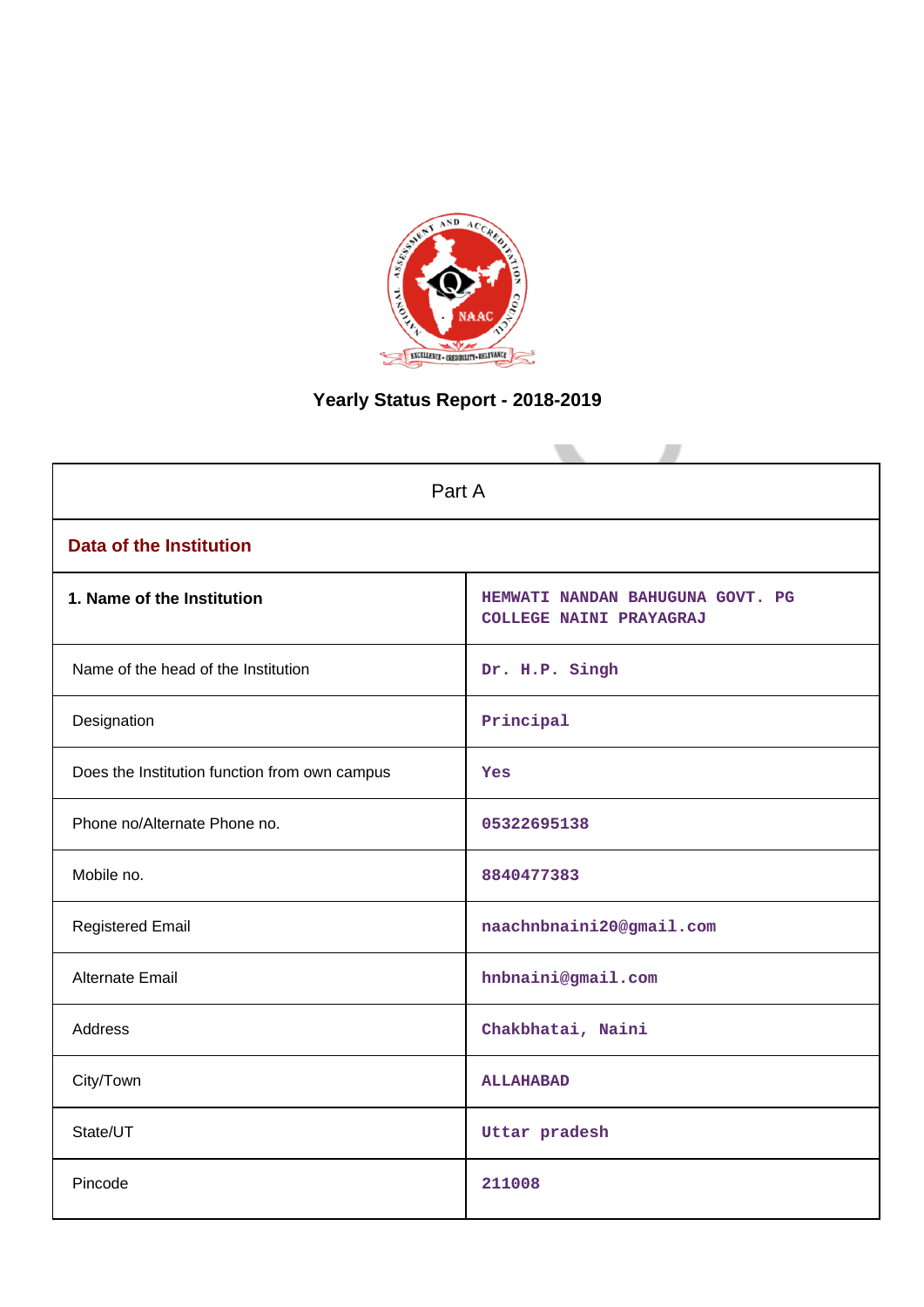| 2. Institutional Status                                  |                                                              |             |                                                                           |                                                                                   |                   |  |
|----------------------------------------------------------|--------------------------------------------------------------|-------------|---------------------------------------------------------------------------|-----------------------------------------------------------------------------------|-------------------|--|
| Affiliated / Constituent                                 |                                                              |             | Affiliated                                                                |                                                                                   |                   |  |
| Type of Institution                                      |                                                              |             | Co-education                                                              |                                                                                   |                   |  |
| Location                                                 |                                                              |             | Semi-urban                                                                |                                                                                   |                   |  |
| <b>Financial Status</b>                                  |                                                              |             | state                                                                     |                                                                                   |                   |  |
| Name of the IQAC co-ordinator/Director                   |                                                              |             | Dr. Subarna Sarkar                                                        |                                                                                   |                   |  |
| Phone no/Alternate Phone no.                             |                                                              |             | 05322695138                                                               |                                                                                   |                   |  |
| Mobile no.                                               |                                                              |             | 9450070916                                                                |                                                                                   |                   |  |
| <b>Registered Email</b>                                  |                                                              |             | naachnbnaini20@gmail.com                                                  |                                                                                   |                   |  |
| Alternate Email                                          |                                                              |             |                                                                           | subarnamukerjee@gmail.com                                                         |                   |  |
|                                                          | 3. Website Address                                           |             |                                                                           |                                                                                   |                   |  |
| Web-link of the AQAR: (Previous Academic Year)           |                                                              |             | https://www.hnbpgcollegenaini.org/uploa<br>ds/images/agar_2017-18.pdf     |                                                                                   |                   |  |
| 4. Whether Academic Calendar prepared during<br>the year |                                                              |             | Yes                                                                       |                                                                                   |                   |  |
| Weblink:                                                 | if yes, whether it is uploaded in the institutional website: |             |                                                                           | https://www.hnbpgcollegenaini.org/uploa<br>ds/images/academic calendar2018-19.jpg |                   |  |
| <b>5. Accrediation Details</b>                           |                                                              |             |                                                                           |                                                                                   |                   |  |
| Cycle                                                    | Grade                                                        | <b>CGPA</b> | Year of                                                                   | Validity                                                                          |                   |  |
|                                                          |                                                              |             | Accrediation                                                              | Period From                                                                       | Period To         |  |
| 1                                                        | в                                                            | 2.59        | 2011                                                                      | $08 - Jan - 2011$                                                                 | $07 - Jan - 2016$ |  |
|                                                          | 6. Date of Establishment of IQAC                             |             |                                                                           | 10-Feb-2009                                                                       |                   |  |
| 7. Internal Quality Assurance System                     |                                                              |             |                                                                           |                                                                                   |                   |  |
|                                                          |                                                              |             | Quality initiatives by IQAC during the year for promoting quality culture |                                                                                   |                   |  |
| Item /Title of the quality initiative by<br><b>IQAC</b>  |                                                              |             | Date & Duration                                                           | Number of participants/ beneficiaries                                             |                   |  |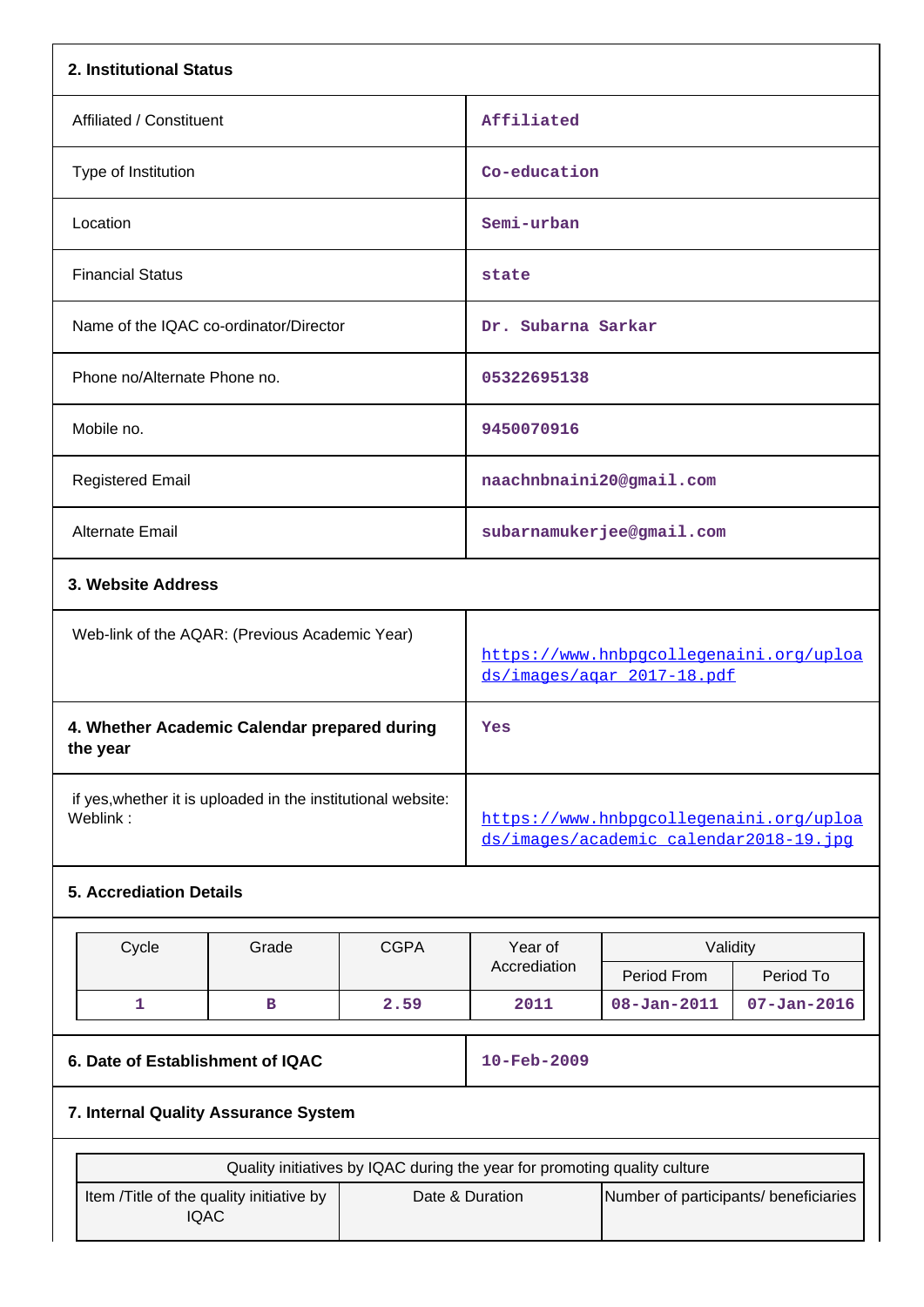| Seminar on Women<br>Empowerment         | $01 - Nov - 2018$<br>1      | 150 |
|-----------------------------------------|-----------------------------|-----|
| Swatchta Pakhwara                       | $15 - Sep-2018$<br>7        | 210 |
| Lectures on employment<br>opportunities | 26-Sep-2018<br>$\mathbf{2}$ | 110 |
| Voter Awareness<br>Programmes           | $16 - Apr - 2019$<br>1      | 150 |
| Digital India Week                      | $13 - Dec - 2018$<br>7      | 90  |
| IQAC Meeting                            | $14 - Jul - 2018$<br>ı      | 8   |
| IQAC Meeting                            | $30 - Aug - 2018$<br>1      | 23  |
| <b>IQAC Meeting</b>                     | $26 - Sep - 2018$<br>ı      | 8   |
|                                         | <u>View File</u>            |     |

# **8. Provide the list of funds by Central/ State Government- UGC/CSIR/DST/DBT/ICMR/TEQIP/World Bank/CPE of UGC etc.**

| Institution/Departmen<br>t/Faculty                                      | Scheme                                                                                                                                           |                               | <b>Funding Agency</b>       | Year of award with<br>duration | Amount  |  |  |  |
|-------------------------------------------------------------------------|--------------------------------------------------------------------------------------------------------------------------------------------------|-------------------------------|-----------------------------|--------------------------------|---------|--|--|--|
| Institution                                                             | Office expendit<br>ure, stationary,<br>Office<br>furniture,<br>Machine<br>maintenance,<br>Chemicals,<br>computer<br>anurakshan, Lab<br>equipment | <b>UP State</b><br>government |                             | 2019<br>365                    | 166000  |  |  |  |
| Institution                                                             | Up-gradation<br>work, Supply<br>and<br>Installation of<br>02 Smart<br>classroom<br>equipment                                                     | <b>RUSA</b>                   |                             | 2018<br>365                    | 1180000 |  |  |  |
| Institution                                                             | College<br>infrastructure                                                                                                                        |                               | Uttar Pradesh<br>Government | 2019<br>365                    | 300000  |  |  |  |
|                                                                         | View File                                                                                                                                        |                               |                             |                                |         |  |  |  |
| 9. Whether composition of IQAC as per latest<br><b>NAAC</b> guidelines: |                                                                                                                                                  |                               | Yes                         |                                |         |  |  |  |
| Upload latest notification of formation of IQAC                         |                                                                                                                                                  |                               | View File                   |                                |         |  |  |  |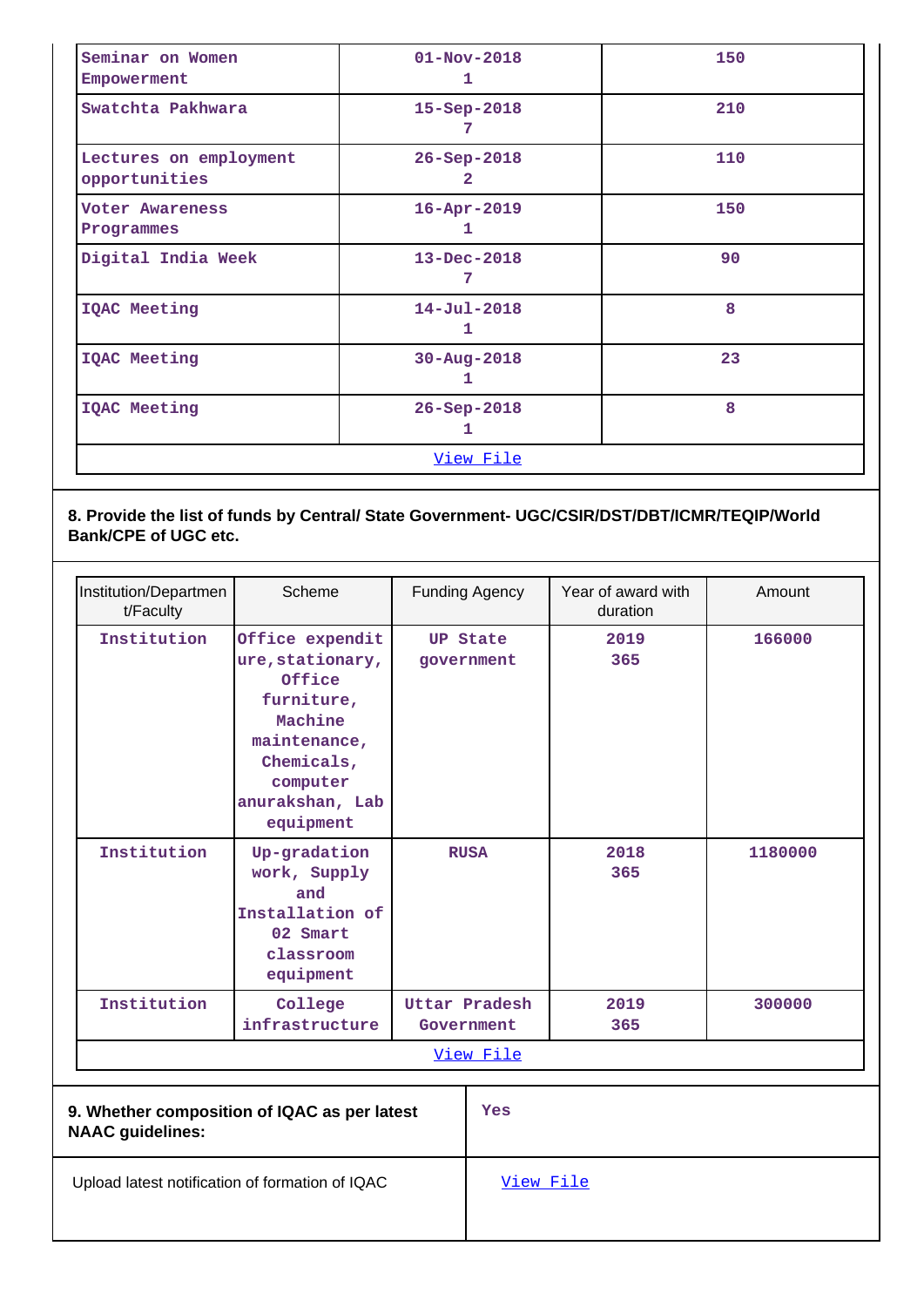| 10. Number of IQAC meetings held during the<br>year :                                                              | 3         |
|--------------------------------------------------------------------------------------------------------------------|-----------|
| The minutes of IQAC meeting and compliances to the<br>decisions have been uploaded on the institutional<br>website | Yes       |
| Upload the minutes of meeting and action taken report                                                              | View File |
| 11. Whether IQAC received funding from any of<br>the funding agency to support its activities<br>during the year?  | No        |

**12. Significant contributions made by IQAC during the current year(maximum five bullets)**

**Seminar on women Empowerment under 1090 power line**

**Lecture series on employment opportunities**

**Digital India Week**

**Swatchata Pakhwara**

**Orientation and Freshers party**

### [View File](https://assessmentonline.naac.gov.in/public/Postacc/Contribution/6343_Contribution.xlsx)

**13. Plan of action chalked out by the IQAC in the beginning of the academic year towards Quality Enhancement and outcome achieved by the end of the academic year**

| Plan of Action                                        | Achivements/Outcomes                                                                                                                                                                                    |  |  |
|-------------------------------------------------------|---------------------------------------------------------------------------------------------------------------------------------------------------------------------------------------------------------|--|--|
| Setting up of new computer facilities                 | New computer centre constructed with<br>RUSA funds and orders placed for<br>purchase of computers                                                                                                       |  |  |
| Upgradation of library facilities                     | Reading room made available for<br>students with computer facilities for<br>students to access e-content                                                                                                |  |  |
| Conduct of various seminars and<br>conferences        | College level seminars conducted on<br>varied topics such as women<br>empowerment, deliberations on the lives<br>of imminent personalities such as Dr.<br>Radhakrishnan, Pt. Deendayal Upadhyay<br>etc. |  |  |
| Provision of employment oppurtunities<br>for students | Workshop on employment opportunities<br>organized for students with assistance<br>from Gillette, Amar Ujala and NSIC                                                                                    |  |  |
| More Sports activities for students                   | Conduct of Yoga and sports week from<br>15/11/2018 to 21/11/2018                                                                                                                                        |  |  |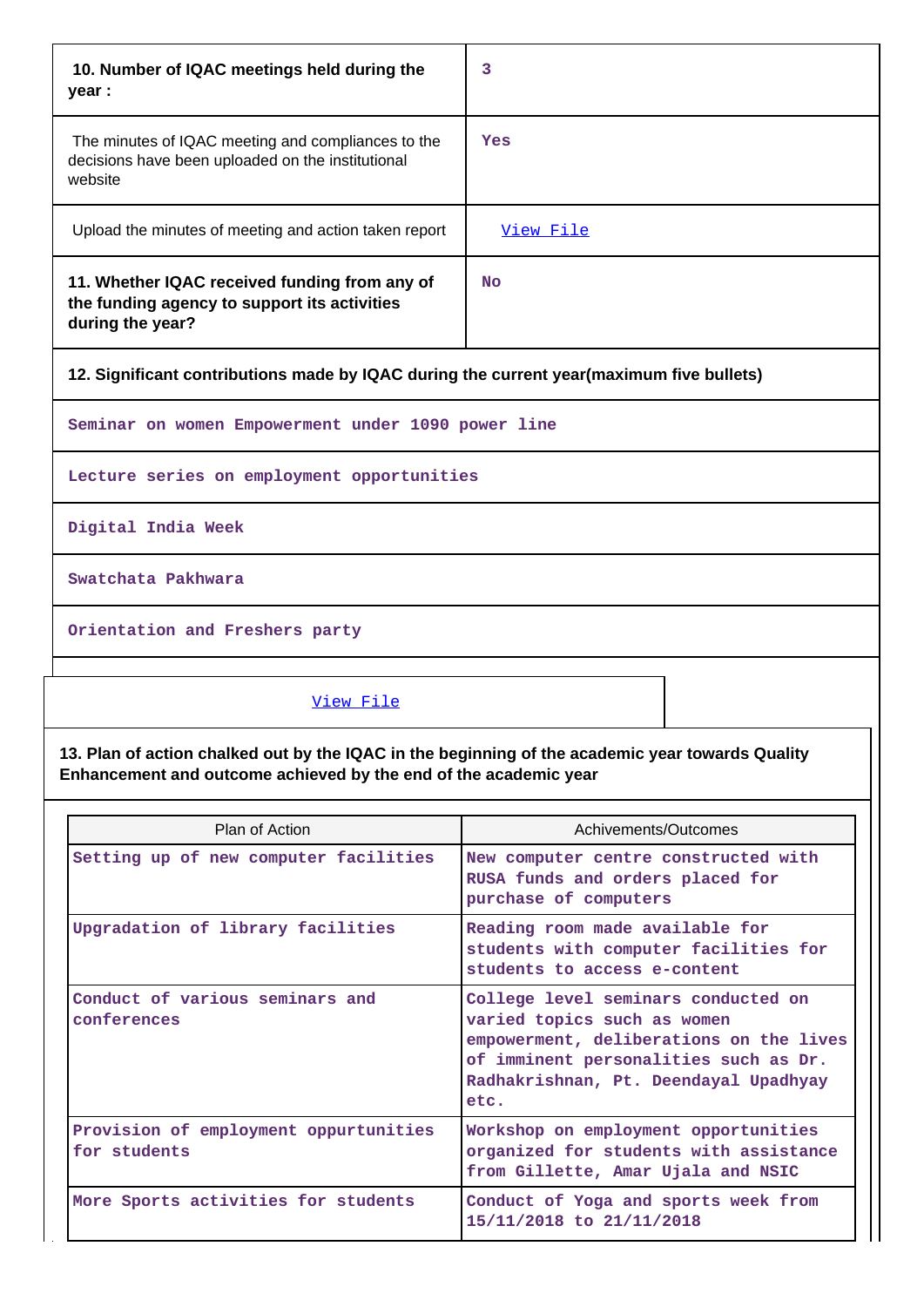| Orientation for students                                                                                             | Orientation and freshers programme<br>conducted for new students on<br>07/09/2018 |  |  |  |
|----------------------------------------------------------------------------------------------------------------------|-----------------------------------------------------------------------------------|--|--|--|
| Efforts towards digitalization of<br>campus                                                                          | Digital India week organized in campus<br>from 13/12/2018 to 18/12/2018           |  |  |  |
| Provision of adequate clean drinking<br>water for students                                                           | Order placed for heavy duty RO plant.                                             |  |  |  |
|                                                                                                                      | View File                                                                         |  |  |  |
| 14. Whether AQAR was placed before statutory<br>body?                                                                | <b>No</b>                                                                         |  |  |  |
| 15. Whether NAAC/or any other accredited<br>body(s) visited IQAC or interacted with it to<br>assess the functioning? | <b>No</b>                                                                         |  |  |  |
| 16. Whether institutional data submitted to<br><b>AISHE:</b>                                                         | Yes                                                                               |  |  |  |
| Year of Submission                                                                                                   | 2019                                                                              |  |  |  |
| Date of Submission                                                                                                   | $27 - Feb - 2019$                                                                 |  |  |  |
| 17. Does the Institution have Management<br><b>Information System?</b>                                               | <b>No</b>                                                                         |  |  |  |
|                                                                                                                      | Part B                                                                            |  |  |  |

# **CRITERION I – CURRICULAR ASPECTS**

### **1.1 – Curriculum Planning and Implementation**

 1.1.1 – Institution has the mechanism for well planned curriculum delivery and documentation. Explain in 500 words

 **All the programs taught in the college are affiliated to Allahabad State University and hence, all departments are required to implement the syllabus prescribed by the Allahabad State University. The Timetable Committee headed by the Principal and a senior Faculty Member draws up a detailed timetable which efficiently deploys the units of time for academic and co-curricular purposes as for example, theory, practical, debate, quizzes and competitions thereby ensuring a balance between the different types of engagement a student is expected to participate in. The teachers strive for effective curriculum delivery by its own, through a combination of time-tested and innovative methods: They assess each of the student's aptitude and try to connect them with the expectations relating to the course, and following the teaching plans based on an academic calendar quite enough to cover the available time edge, yet supple enough to permit changes. The teaching plans consist of detailed distribution of the syllabus among all the faculty member of a particular department of the college. Faculty members sincerely complete their syllabus on time. Class tests, tutorials/projects, and internal assessments are in practice for the formal evaluative processes, but students are allowed and motivated to meet faculty members outside classroom hours for doubt-clearing and other curricular discussions. Additional hours are devoted by the teachers to boost**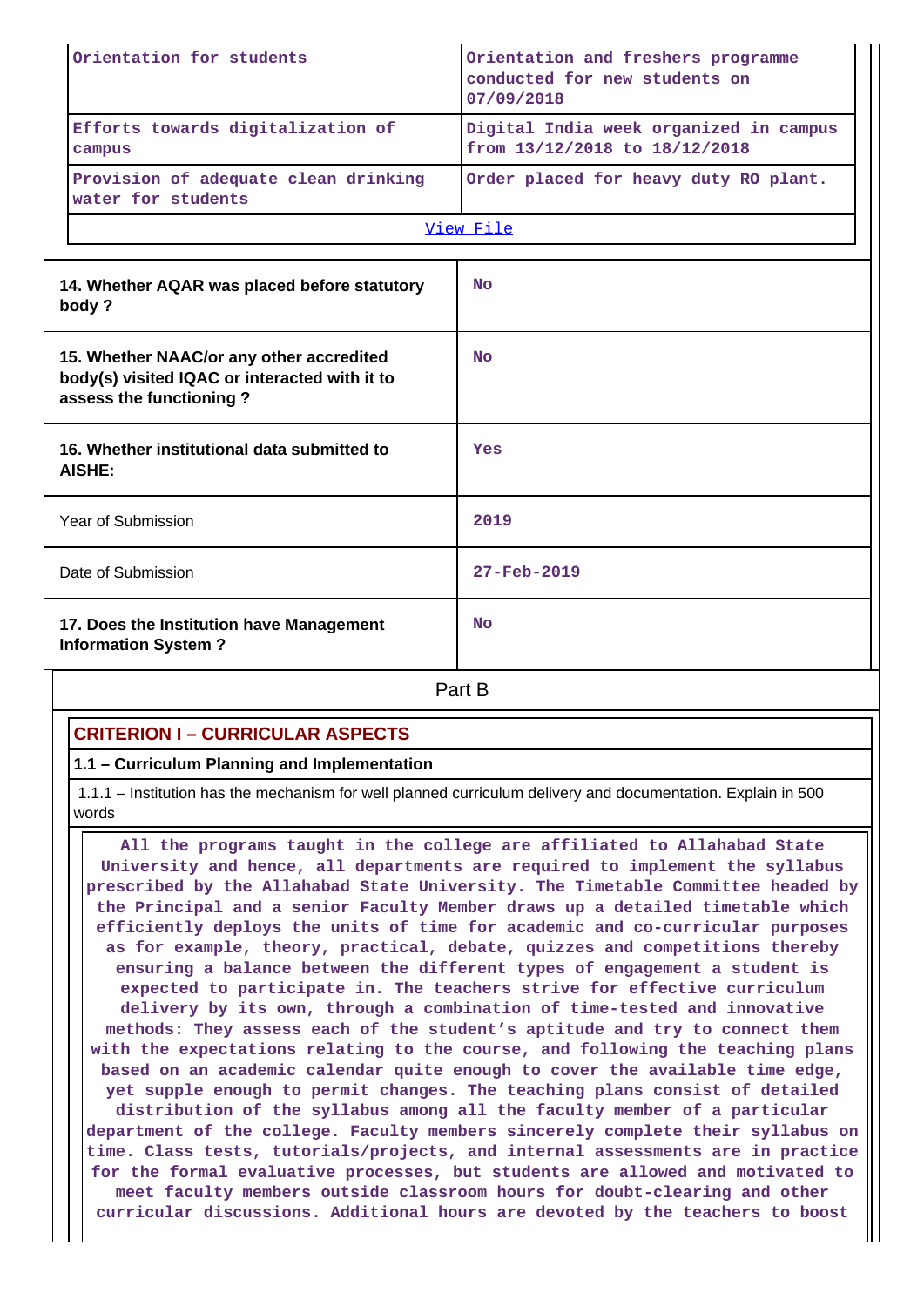| those students who were not performing good in classes due to some problem and<br>accordingly suggest them to solve their problems before University<br>examinations. Regular meetings of IQAC were held to ensure the progress of the<br>teaching-learning process. Interactive teaching is today's most effective way<br>promoted through students' participation in group discussions, quizzes, and<br>seminars. We motivate our students by special lectures delivered by eminent<br>scholars on topics related to the curriculum to intensify students' learning<br>experience. |  |                          |                          |                                                                 |     |  |  |  |  |
|--------------------------------------------------------------------------------------------------------------------------------------------------------------------------------------------------------------------------------------------------------------------------------------------------------------------------------------------------------------------------------------------------------------------------------------------------------------------------------------------------------------------------------------------------------------------------------------|--|--------------------------|--------------------------|-----------------------------------------------------------------|-----|--|--|--|--|
| 1.1.2 - Certificate/ Diploma Courses introduced during the academic year                                                                                                                                                                                                                                                                                                                                                                                                                                                                                                             |  |                          |                          |                                                                 |     |  |  |  |  |
| Dates of<br><b>Skill</b><br>Certificate<br>Diploma Courses<br>Duration<br>Focus on employ<br>ability/entreprene<br>Introduction<br>Development<br>urship                                                                                                                                                                                                                                                                                                                                                                                                                             |  |                          |                          |                                                                 |     |  |  |  |  |
| <b>NIL</b><br>05/11/2018<br>0<br>NIL                                                                                                                                                                                                                                                                                                                                                                                                                                                                                                                                                 |  |                          |                          | NIL                                                             | NIL |  |  |  |  |
| 1.2 - Academic Flexibility                                                                                                                                                                                                                                                                                                                                                                                                                                                                                                                                                           |  |                          |                          |                                                                 |     |  |  |  |  |
| 1.2.1 - New programmes/courses introduced during the academic year                                                                                                                                                                                                                                                                                                                                                                                                                                                                                                                   |  |                          |                          |                                                                 |     |  |  |  |  |
| Programme/Course                                                                                                                                                                                                                                                                                                                                                                                                                                                                                                                                                                     |  | Programme Specialization |                          | Dates of Introduction                                           |     |  |  |  |  |
| <b>MSC</b>                                                                                                                                                                                                                                                                                                                                                                                                                                                                                                                                                                           |  | <b>NIL</b>               |                          | 30/06/2018                                                      |     |  |  |  |  |
|                                                                                                                                                                                                                                                                                                                                                                                                                                                                                                                                                                                      |  |                          | View File                |                                                                 |     |  |  |  |  |
| 1.2.2 - Programmes in which Choice Based Credit System (CBCS)/Elective course system implemented at the<br>affiliated Colleges (if applicable) during the academic year.                                                                                                                                                                                                                                                                                                                                                                                                             |  |                          |                          |                                                                 |     |  |  |  |  |
| Name of programmes adopting<br><b>CBCS</b>                                                                                                                                                                                                                                                                                                                                                                                                                                                                                                                                           |  |                          | Programme Specialization | Date of implementation of<br><b>CBCS/Elective Course System</b> |     |  |  |  |  |
| MSC                                                                                                                                                                                                                                                                                                                                                                                                                                                                                                                                                                                  |  | <b>NIL</b>               |                          | 01/07/2018                                                      |     |  |  |  |  |
| 1.2.3 - Students enrolled in Certificate/ Diploma Courses introduced during the year                                                                                                                                                                                                                                                                                                                                                                                                                                                                                                 |  |                          |                          |                                                                 |     |  |  |  |  |
|                                                                                                                                                                                                                                                                                                                                                                                                                                                                                                                                                                                      |  | Certificate              |                          | Diploma Course                                                  |     |  |  |  |  |
| <b>Number of Students</b>                                                                                                                                                                                                                                                                                                                                                                                                                                                                                                                                                            |  | 0                        |                          | 0                                                               |     |  |  |  |  |
| 1.3 - Curriculum Enrichment                                                                                                                                                                                                                                                                                                                                                                                                                                                                                                                                                          |  |                          |                          |                                                                 |     |  |  |  |  |
| 1.3.1 - Value-added courses imparting transferable and life skills offered during the year                                                                                                                                                                                                                                                                                                                                                                                                                                                                                           |  |                          |                          |                                                                 |     |  |  |  |  |
|                                                                                                                                                                                                                                                                                                                                                                                                                                                                                                                                                                                      |  |                          |                          |                                                                 |     |  |  |  |  |
| <b>Value Added Courses</b>                                                                                                                                                                                                                                                                                                                                                                                                                                                                                                                                                           |  | Date of Introduction     |                          | Number of Students Enrolled                                     |     |  |  |  |  |
| <b>NIL</b>                                                                                                                                                                                                                                                                                                                                                                                                                                                                                                                                                                           |  | 03/08/2018               |                          | 0                                                               |     |  |  |  |  |
|                                                                                                                                                                                                                                                                                                                                                                                                                                                                                                                                                                                      |  |                          | <u>View File</u>         |                                                                 |     |  |  |  |  |
| 1.3.2 - Field Projects / Internships under taken during the year                                                                                                                                                                                                                                                                                                                                                                                                                                                                                                                     |  |                          |                          |                                                                 |     |  |  |  |  |
| Project/Programme Title                                                                                                                                                                                                                                                                                                                                                                                                                                                                                                                                                              |  | Programme Specialization |                          | No. of students enrolled for Field<br>Projects / Internships    |     |  |  |  |  |
| <b>MSC</b>                                                                                                                                                                                                                                                                                                                                                                                                                                                                                                                                                                           |  | <b>NIL</b>               |                          | 0                                                               |     |  |  |  |  |
|                                                                                                                                                                                                                                                                                                                                                                                                                                                                                                                                                                                      |  |                          | View File                |                                                                 |     |  |  |  |  |
| 1.4 - Feedback System                                                                                                                                                                                                                                                                                                                                                                                                                                                                                                                                                                |  |                          |                          |                                                                 |     |  |  |  |  |
| 1.4.1 - Whether structured feedback received from all the stakeholders.                                                                                                                                                                                                                                                                                                                                                                                                                                                                                                              |  |                          |                          |                                                                 |     |  |  |  |  |
| <b>Students</b>                                                                                                                                                                                                                                                                                                                                                                                                                                                                                                                                                                      |  |                          |                          | Yes                                                             |     |  |  |  |  |
| <b>Teachers</b>                                                                                                                                                                                                                                                                                                                                                                                                                                                                                                                                                                      |  |                          |                          | No                                                              |     |  |  |  |  |
| Employers                                                                                                                                                                                                                                                                                                                                                                                                                                                                                                                                                                            |  |                          |                          | No                                                              |     |  |  |  |  |
| Alumni                                                                                                                                                                                                                                                                                                                                                                                                                                                                                                                                                                               |  |                          |                          | No                                                              |     |  |  |  |  |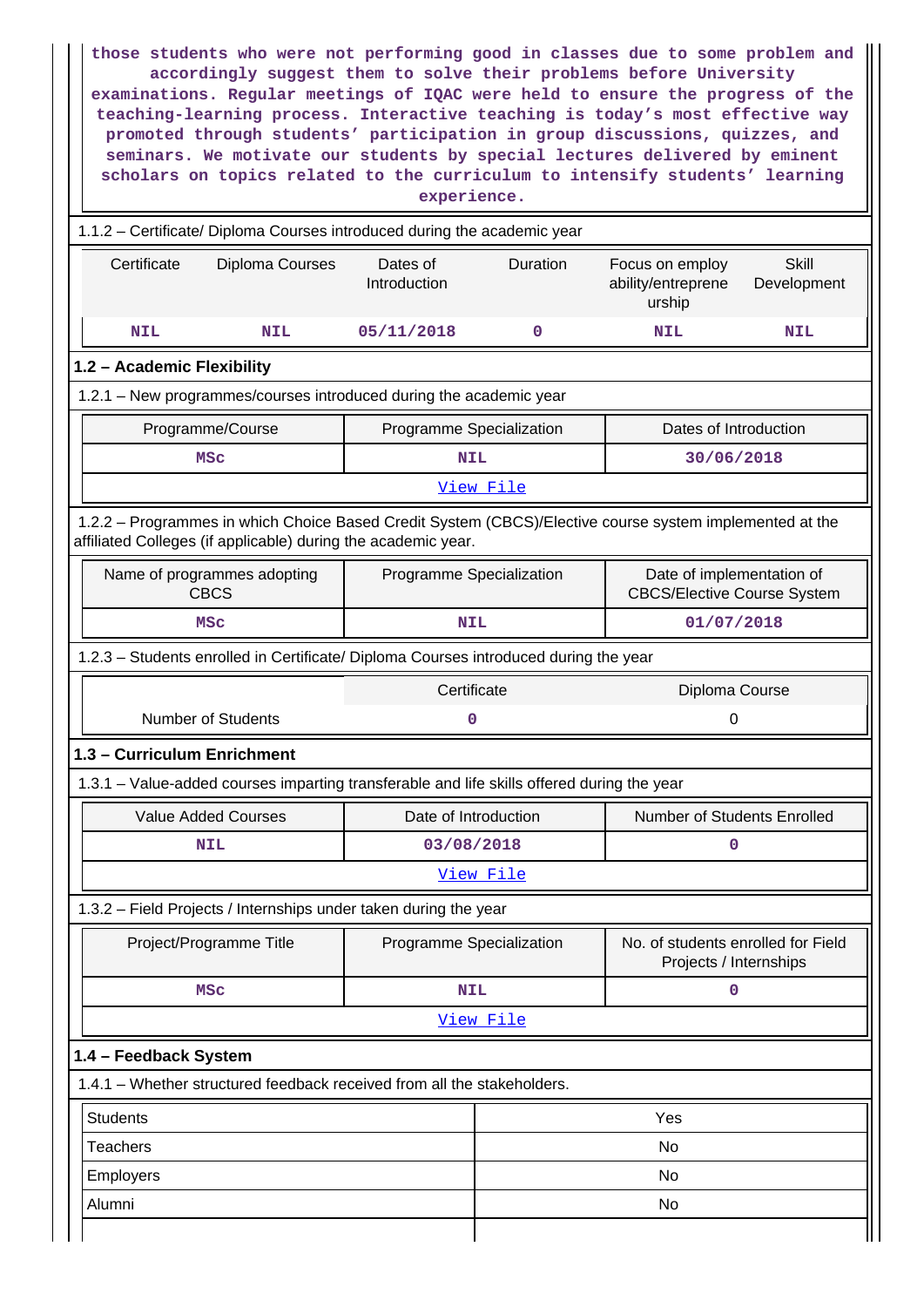1.4.2 – How the feedback obtained is being analyzed and utilized for overall development of the institution? (maximum 500 words)

#### Feedback Obtained

**The institution has a formal mechanism to obtain feedback from students on the curriculum. The students express their views on course and faculty through a formal feedback form. The faculty members of different departments who are members of the Board of Studies and board of examinations of Allahabad State University, collect regular feedback from academic peers and suggests them to introduce while curriculum revision. The institution also collects and documents all responses given by students and faculty, analyses it, and represents them in the concerned bodies of the Allahabad State University. Teachers teach their students in both the languages English and Hindi to make them more comfortable. The principal ensures to incorporate the points obtained after feedback analyses, making the institution environment more studentfriendly.**

# **CRITERION II – TEACHING- LEARNING AND EVALUATION**

# **2.1 – Student Enrolment and Profile**

# 2.1.1 – Demand Ratio during the year

| Name of the<br>Programme | Programme<br>Specialization                                                                                                                                                                                | Number of seats<br>available | Number of<br>Application received | <b>Students Enrolled</b> |
|--------------------------|------------------------------------------------------------------------------------------------------------------------------------------------------------------------------------------------------------|------------------------------|-----------------------------------|--------------------------|
| <b>BA</b>                | Hindi, History,<br>Sociology, Philo<br>sophy, Economic<br>s, English,<br>Sanskrit,<br>Political<br>Science,<br>Physical<br>Education,<br>Geography,<br>Military<br>Studies, Home<br>Science,<br>Psychology | 2160                         | 675                               | 439                      |
| <b>BSC</b>               | Physics,<br>Chemistry,<br>Zoology,<br>Botany, Math,<br>Physical Educat<br>ion, Military<br>Studies                                                                                                         | 720                          | 480                               | 393                      |
| <b>BCom</b>              | Commerce                                                                                                                                                                                                   | 720                          | 445                               | 346                      |
| <b>MA</b>                | Hindi, Home<br>Science,<br>History,<br>Political<br>Science,<br>Philosophy,<br>Sociology                                                                                                                   | 720                          | 340                               | 177                      |
| <b>MSC</b>               | Physics,<br>Chemistry,                                                                                                                                                                                     | 160                          | 198                               | 108                      |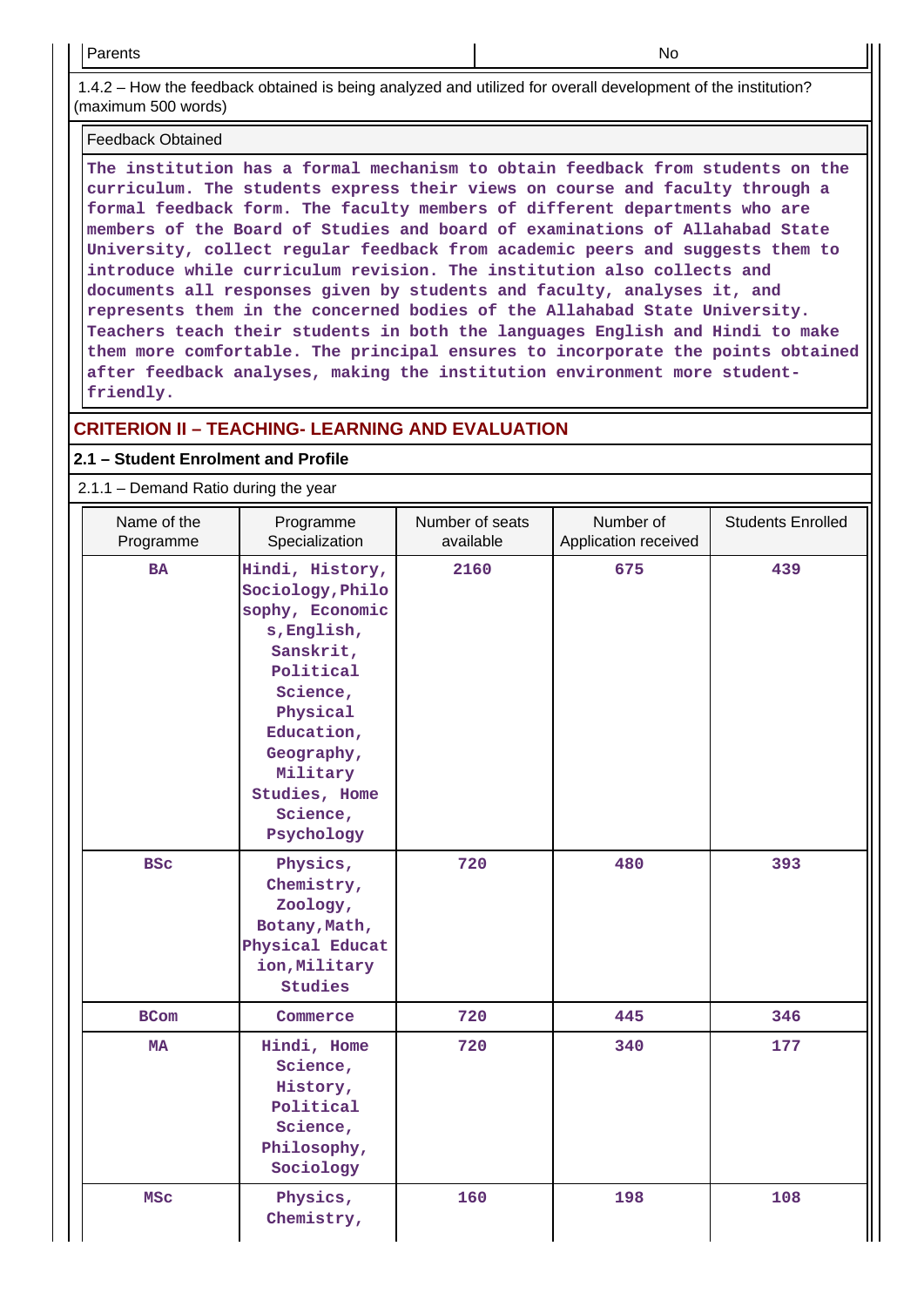|                                                                                                                                                                                                                       |                                                                                                                                                                                                                                                                                                                                                                                                                                                                                                                                                                                                                                                                                                                                                                                                                                                                                                                                             |                                                              | Zoology, Botany         |                                                              |                                                                                                  |  |                                                                                                  |  |                                                                                                                     |
|-----------------------------------------------------------------------------------------------------------------------------------------------------------------------------------------------------------------------|---------------------------------------------------------------------------------------------------------------------------------------------------------------------------------------------------------------------------------------------------------------------------------------------------------------------------------------------------------------------------------------------------------------------------------------------------------------------------------------------------------------------------------------------------------------------------------------------------------------------------------------------------------------------------------------------------------------------------------------------------------------------------------------------------------------------------------------------------------------------------------------------------------------------------------------------|--------------------------------------------------------------|-------------------------|--------------------------------------------------------------|--------------------------------------------------------------------------------------------------|--|--------------------------------------------------------------------------------------------------|--|---------------------------------------------------------------------------------------------------------------------|
|                                                                                                                                                                                                                       | <b>MCom</b>                                                                                                                                                                                                                                                                                                                                                                                                                                                                                                                                                                                                                                                                                                                                                                                                                                                                                                                                 |                                                              | Commerce                | 120                                                          |                                                                                                  |  | 247                                                                                              |  | 105                                                                                                                 |
|                                                                                                                                                                                                                       | View File                                                                                                                                                                                                                                                                                                                                                                                                                                                                                                                                                                                                                                                                                                                                                                                                                                                                                                                                   |                                                              |                         |                                                              |                                                                                                  |  |                                                                                                  |  |                                                                                                                     |
|                                                                                                                                                                                                                       | 2.2 - Catering to Student Diversity                                                                                                                                                                                                                                                                                                                                                                                                                                                                                                                                                                                                                                                                                                                                                                                                                                                                                                         |                                                              |                         |                                                              |                                                                                                  |  |                                                                                                  |  |                                                                                                                     |
|                                                                                                                                                                                                                       | 2.2.1 - Student - Full time teacher ratio (current year data)                                                                                                                                                                                                                                                                                                                                                                                                                                                                                                                                                                                                                                                                                                                                                                                                                                                                               |                                                              |                         |                                                              |                                                                                                  |  |                                                                                                  |  |                                                                                                                     |
|                                                                                                                                                                                                                       | Year                                                                                                                                                                                                                                                                                                                                                                                                                                                                                                                                                                                                                                                                                                                                                                                                                                                                                                                                        | Number of<br>students enrolled<br>in the institution<br>(UG) |                         | Number of<br>students enrolled<br>in the institution<br>(PG) | Number of<br>fulltime teachers<br>available in the<br>institution<br>teaching only UG<br>courses |  | Number of<br>fulltime teachers<br>available in the<br>institution<br>teaching only PG<br>courses |  | Number of<br>teachers<br>teaching both UG<br>and PG courses                                                         |
|                                                                                                                                                                                                                       | 2018                                                                                                                                                                                                                                                                                                                                                                                                                                                                                                                                                                                                                                                                                                                                                                                                                                                                                                                                        | 1178                                                         |                         | 390                                                          | 8                                                                                                |  | 0                                                                                                |  | 29                                                                                                                  |
|                                                                                                                                                                                                                       | 2.3 - Teaching - Learning Process                                                                                                                                                                                                                                                                                                                                                                                                                                                                                                                                                                                                                                                                                                                                                                                                                                                                                                           |                                                              |                         |                                                              |                                                                                                  |  |                                                                                                  |  |                                                                                                                     |
|                                                                                                                                                                                                                       | 2.3.1 - Percentage of teachers using ICT for effective teaching with Learning Management Systems (LMS), E-<br>learning resources etc. (current year data)                                                                                                                                                                                                                                                                                                                                                                                                                                                                                                                                                                                                                                                                                                                                                                                   |                                                              |                         |                                                              |                                                                                                  |  |                                                                                                  |  |                                                                                                                     |
|                                                                                                                                                                                                                       | Number of<br><b>Teachers on Roll</b>                                                                                                                                                                                                                                                                                                                                                                                                                                                                                                                                                                                                                                                                                                                                                                                                                                                                                                        | Number of<br>teachers using<br>ICT (LMS, e-<br>Resources)    |                         | <b>ICT Tools and</b><br>resources<br>available               | Number of ICT<br>enabled<br>Classrooms                                                           |  | Numberof smart<br>classrooms                                                                     |  | E-resources and<br>techniques used                                                                                  |
| 37<br>6<br>$\overline{\mathbf{2}}$<br>20<br>0                                                                                                                                                                         |                                                                                                                                                                                                                                                                                                                                                                                                                                                                                                                                                                                                                                                                                                                                                                                                                                                                                                                                             |                                                              |                         |                                                              | 9                                                                                                |  |                                                                                                  |  |                                                                                                                     |
|                                                                                                                                                                                                                       |                                                                                                                                                                                                                                                                                                                                                                                                                                                                                                                                                                                                                                                                                                                                                                                                                                                                                                                                             |                                                              |                         | View File of ICT Tools and resources                         |                                                                                                  |  |                                                                                                  |  |                                                                                                                     |
|                                                                                                                                                                                                                       |                                                                                                                                                                                                                                                                                                                                                                                                                                                                                                                                                                                                                                                                                                                                                                                                                                                                                                                                             |                                                              |                         | View File of E-resources and techniques used                 |                                                                                                  |  |                                                                                                  |  |                                                                                                                     |
|                                                                                                                                                                                                                       | 2.3.2 - Students mentoring system available in the institution? Give details. (maximum 500 words)                                                                                                                                                                                                                                                                                                                                                                                                                                                                                                                                                                                                                                                                                                                                                                                                                                           |                                                              |                         |                                                              |                                                                                                  |  |                                                                                                  |  |                                                                                                                     |
|                                                                                                                                                                                                                       | The institute has an integrated mentoring system where each teacher along with principal acts as a link between<br>the students and the institution. Teachers continuously monitor, counsel (through career counselling cell), guide<br>and motivate the students on different academic matters. Teachers coordinate with the parents/guardians<br>regarding the progress, academic irregularities and negative behavioural changes of the students. Mentors guide<br>students on career development and promote in their academic and personal growth. Teachers also keep<br>contact with students after classroom lectures and resolve their academic problems. Feedback from the students<br>provide valuable input in making necessary changes in mode of delivery of content in the existing system. The<br>teachers develop administrative and cultural quality in the students through departmental councils of each<br>departments. |                                                              |                         |                                                              |                                                                                                  |  |                                                                                                  |  |                                                                                                                     |
|                                                                                                                                                                                                                       | Number of students enrolled in the                                                                                                                                                                                                                                                                                                                                                                                                                                                                                                                                                                                                                                                                                                                                                                                                                                                                                                          |                                                              |                         | Number of fulltime teachers                                  |                                                                                                  |  |                                                                                                  |  | Mentor: Mentee Ratio                                                                                                |
|                                                                                                                                                                                                                       | institution                                                                                                                                                                                                                                                                                                                                                                                                                                                                                                                                                                                                                                                                                                                                                                                                                                                                                                                                 |                                                              |                         |                                                              |                                                                                                  |  |                                                                                                  |  |                                                                                                                     |
|                                                                                                                                                                                                                       | 1568                                                                                                                                                                                                                                                                                                                                                                                                                                                                                                                                                                                                                                                                                                                                                                                                                                                                                                                                        |                                                              |                         |                                                              | 37                                                                                               |  |                                                                                                  |  | 1:42                                                                                                                |
|                                                                                                                                                                                                                       | 2.4 - Teacher Profile and Quality                                                                                                                                                                                                                                                                                                                                                                                                                                                                                                                                                                                                                                                                                                                                                                                                                                                                                                           |                                                              |                         |                                                              |                                                                                                  |  |                                                                                                  |  |                                                                                                                     |
|                                                                                                                                                                                                                       | 2.4.1 - Number of full time teachers appointed during the year                                                                                                                                                                                                                                                                                                                                                                                                                                                                                                                                                                                                                                                                                                                                                                                                                                                                              |                                                              |                         |                                                              |                                                                                                  |  |                                                                                                  |  |                                                                                                                     |
|                                                                                                                                                                                                                       | No. of sanctioned<br>positions                                                                                                                                                                                                                                                                                                                                                                                                                                                                                                                                                                                                                                                                                                                                                                                                                                                                                                              |                                                              | No. of filled positions |                                                              | Vacant positions                                                                                 |  | Positions filled during<br>the current year                                                      |  | No. of faculty with<br>Ph.D                                                                                         |
|                                                                                                                                                                                                                       | 43                                                                                                                                                                                                                                                                                                                                                                                                                                                                                                                                                                                                                                                                                                                                                                                                                                                                                                                                          |                                                              | 37                      |                                                              | 6                                                                                                |  | 1                                                                                                |  | 32                                                                                                                  |
|                                                                                                                                                                                                                       |                                                                                                                                                                                                                                                                                                                                                                                                                                                                                                                                                                                                                                                                                                                                                                                                                                                                                                                                             |                                                              |                         |                                                              |                                                                                                  |  |                                                                                                  |  | 2.4.2 - Honours and recognition received by teachers (received awards, recognition, fellowships at State, National, |
| International level from Government, recognised bodies during the year)<br>Year of Award<br>Name of full time teachers<br>Designation<br>receiving awards from<br>state level, national level,<br>international level |                                                                                                                                                                                                                                                                                                                                                                                                                                                                                                                                                                                                                                                                                                                                                                                                                                                                                                                                             |                                                              |                         |                                                              | Name of the award,<br>fellowship, received from<br>Government or recognized<br>bodies            |  |                                                                                                  |  |                                                                                                                     |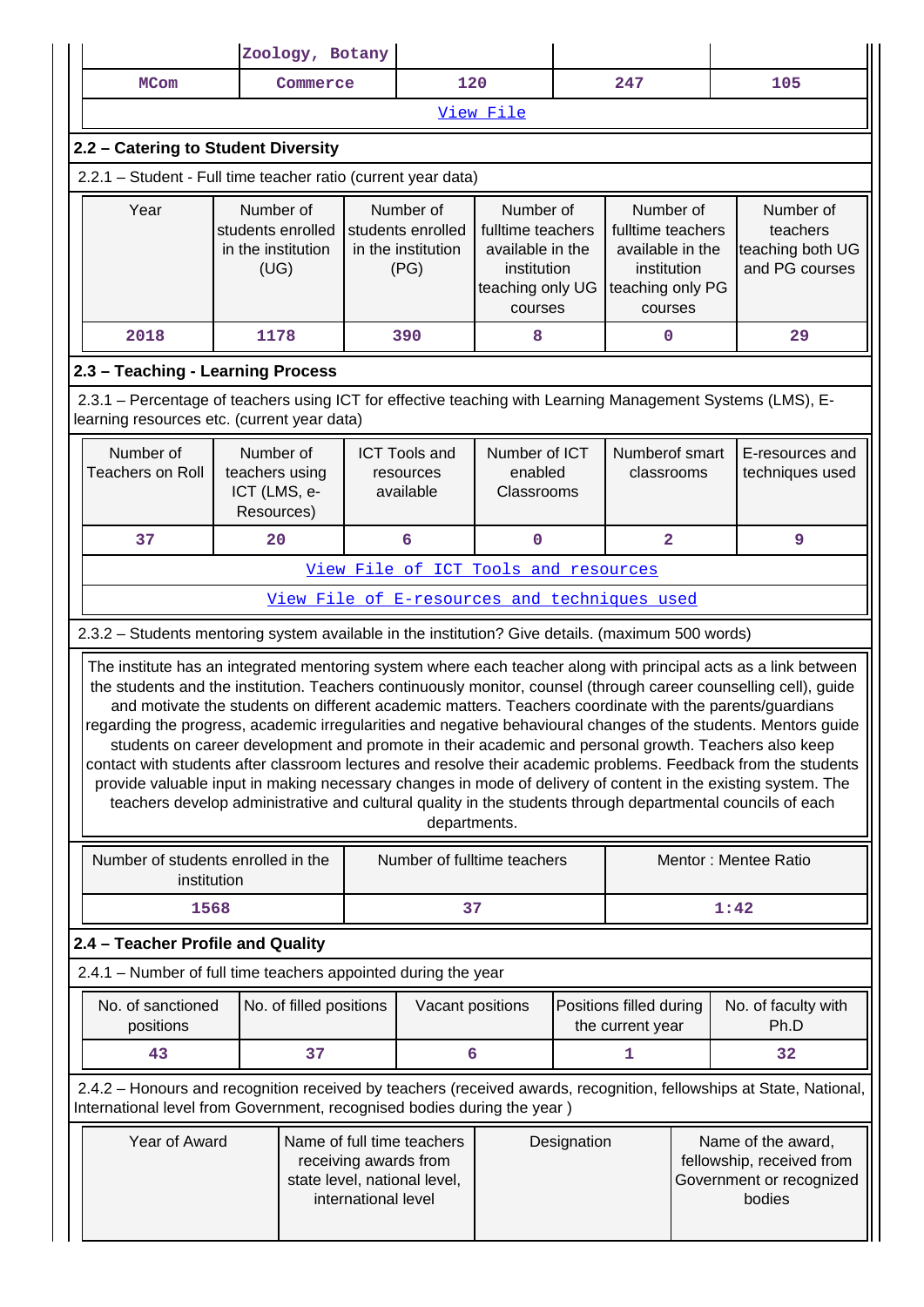|--|

[View File](https://assessmentonline.naac.gov.in/public/Postacc/Honours_recieved/6343_Honours_recieved_1598188948.xlsx)

#### **2.5 – Evaluation Process and Reforms**

 2.5.1 – Number of days from the date of semester-end/ year- end examination till the declaration of results during the year

| Programme Name | Programme Code                   | Semester/year    | Last date of the last<br>semester-end/ year-<br>end examination | Date of declaration of<br>results of semester-<br>end/ year- end<br>examination |
|----------------|----------------------------------|------------------|-----------------------------------------------------------------|---------------------------------------------------------------------------------|
| <b>BA</b>      | 001                              | I Year           | 15/04/2019                                                      | 15/06/2019                                                                      |
| <b>BA</b>      | 001                              | II Year          | 15/04/2019                                                      | 15/06/2019                                                                      |
| <b>BA</b>      | 001                              | III Year         | 15/04/2019                                                      | 15/06/2019                                                                      |
| <b>BSC</b>     | 004                              | I Year           | 15/04/2019                                                      | 15/06/2019                                                                      |
| <b>BSC</b>     | 004                              | II Year          | 15/04/2019                                                      | 15/06/2019                                                                      |
| <b>BSC</b>     | 004                              | III Year         | 15/04/2019                                                      | 15/06/2019                                                                      |
| <b>BCom</b>    | 007                              | I Year           | 15/04/2019                                                      | 15/06/2019                                                                      |
| <b>BCom</b>    | 007                              | II Year          | 15/04/2019                                                      | 15/06/2019                                                                      |
| <b>BCom</b>    | 007                              | III Year         | 15/04/2019                                                      | 15/06/2019                                                                      |
| <b>MA</b>      | 214, 226, 242, 250<br>, 254, 362 | I Semester       | 10/12/2018                                                      | 20/02/2019                                                                      |
|                |                                  | <u>View File</u> |                                                                 |                                                                                 |

### 2.5.2 – Reforms initiated on Continuous Internal Evaluation(CIE) system at the institutional level (250 words)

 **Being affiliated to Prof. Rajendra Singh (Rajju Bhaia) University, Prayagraj, the college follows the evaluation structure as recommended by the university and hence has limited scope for modifying the evaluation system. So the Continuous Internal Evaluation (CIE) system at the institutional level is limited to practical examinations,assignments, seminars, projects and viva-voce examinations in some U.G. and P.G. departments, which depends on their attendance in classroom and performance at the time of evaluation. Instead, the college conducts various competitions such as quiz, debate, essay, chart, model etc. through its various departmental councils to evaluate summative performance of students. The institution also encourages students to take part in the above events and also gives prizes to best performers.**

 2.5.3 – Academic calendar prepared and adhered for conduct of Examination and other related matters (250 words)

 **The new academic session of the college begins in the first week of July. Admission forms for the U.G. programmes are made available from mid-June and the process of admission to the U.G. programmes commences in July and is completed up to 31¬¬¬st of July. Admission to P.G. courses starts just after the declaration of the results of the qualifying examination by the university and usually is completed at the end of August. Teaching usually starts on 16th July and 1st August at U.G. and P.G. levels, respectively. Each department has to prepare its own time-table in co-ordination with the central time-table committee in accordance to availability of time and space. Each department prepares the time-table giving a clear distribution of work load of the teachers. Evaluation of the students is a responsibility of the affiliating university which has an annual system of examination at UG level and semester system of examination at PG level. Annual exam starts from first week of March**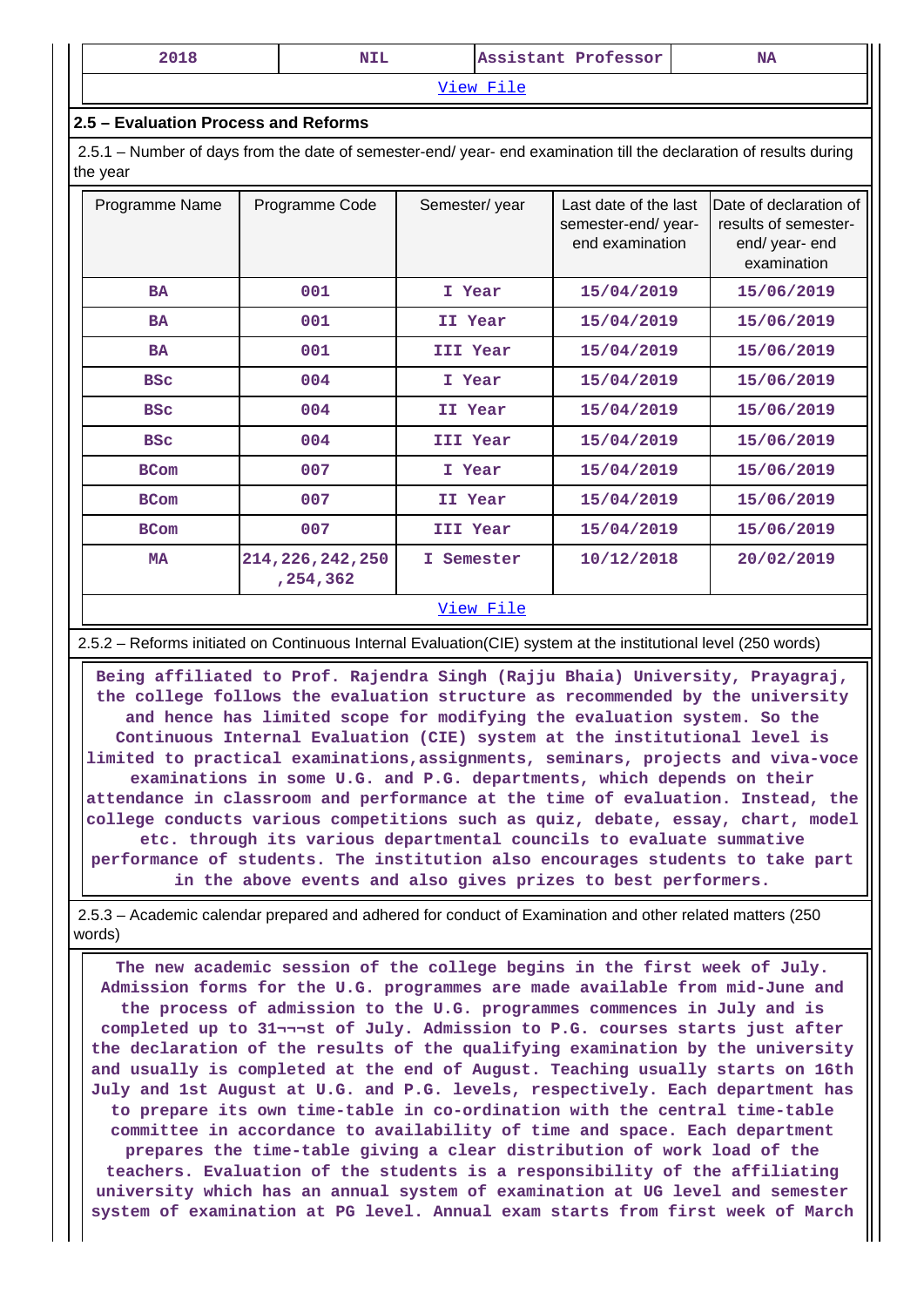### **2.6 – Student Performance and Learning Outcomes**

 2.6.1 – Program outcomes, program specific outcomes and course outcomes for all programs offered by the institution are stated and displayed in website of the institution (to provide the weblink)

<http://www.hnbpgcollegenaini.org/page.php?id=78>

#### 2.6.2 – Pass percentage of students

| Programme<br>Code | Programme<br>Name | Programme<br>Specialization                                                                                                                                                                                                     | Number of<br>students<br>appeared in the<br>final year<br>examination | Number of<br>students passed<br>in final year<br>examination | Pass Percentage |
|-------------------|-------------------|---------------------------------------------------------------------------------------------------------------------------------------------------------------------------------------------------------------------------------|-----------------------------------------------------------------------|--------------------------------------------------------------|-----------------|
| 001               | <b>BA</b>         | I Year<br>(Hindi,<br>History, Soc<br>iology, Philo<br>sophy, Econo<br>mics, English<br>, Sanskrit,<br>Political<br>Science,<br>Physical<br>Education,<br>Geography,<br>Military<br>Studies,<br>Home<br>Science,<br>Psychology)  | 252                                                                   | 184                                                          | 73.02           |
| 001               | <b>BA</b>         | II Year<br>(Hindi,<br>History, Soc<br>iology, Philo<br>sophy, Econo<br>mics, English<br>, Sanskrit,<br>Political<br>Science,<br>Physical<br>Education,<br>Geography,<br>Military<br>Studies,<br>Home<br>Science,<br>Psychology) | 121                                                                   | 119                                                          | 98.35           |
| 001               | <b>BA</b>         | III Year<br>(Hindi,<br>History, Soc<br>iology, Philo<br>sophy, Econo<br>mics, English<br>, Sanskrit,<br>Political                                                                                                               | 73                                                                    | 71                                                           | 97.26           |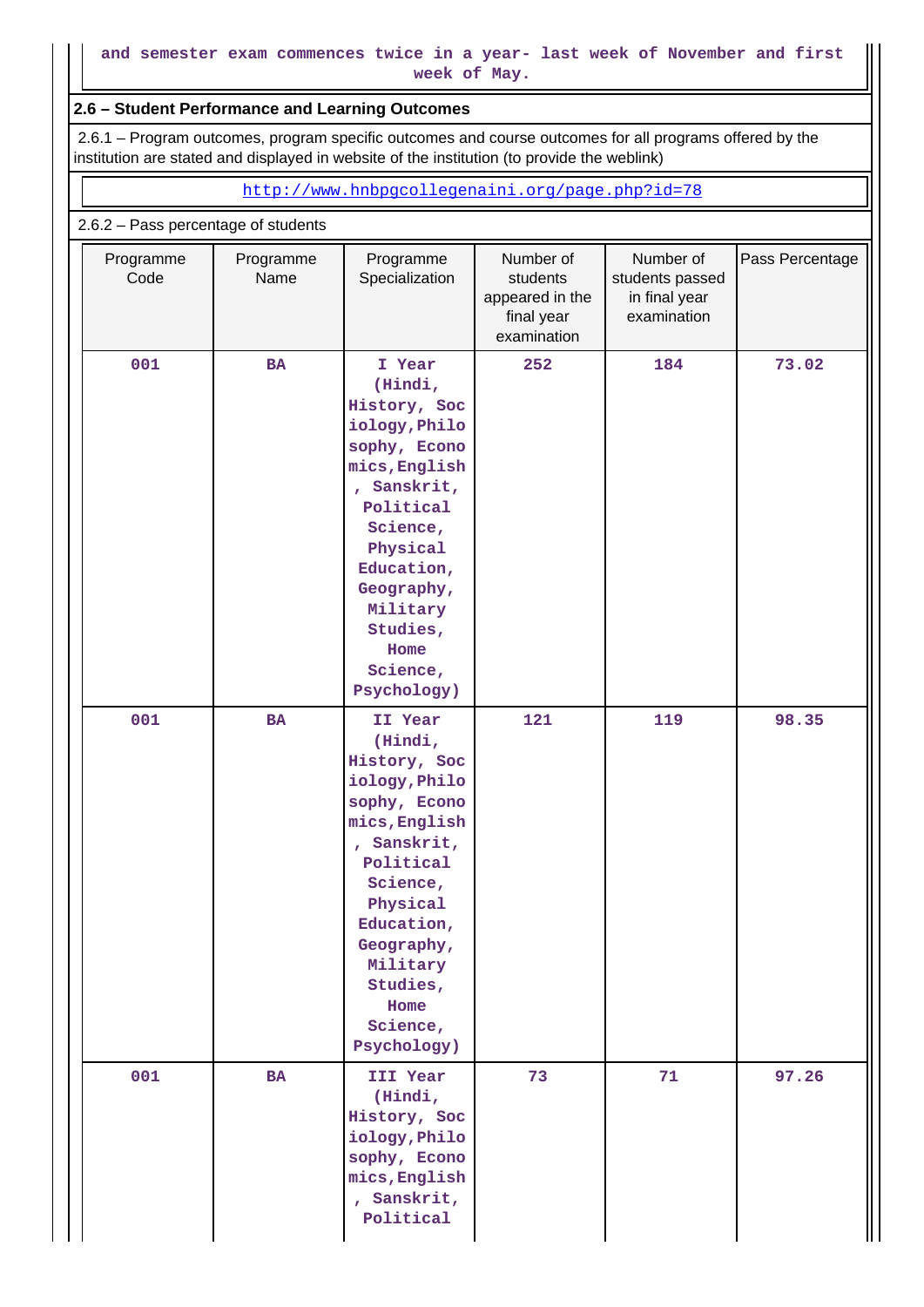|                                   |             | Science,<br>Physical<br>Education,<br>Geography,<br>Military<br>Studies,<br>Home<br>Science,<br>Psychology)       |           |                                                                                                            |       |  |  |  |  |  |  |  |
|-----------------------------------|-------------|-------------------------------------------------------------------------------------------------------------------|-----------|------------------------------------------------------------------------------------------------------------|-------|--|--|--|--|--|--|--|
| 004                               | <b>BSC</b>  | I Year<br>(Physics,<br>Chemistry,<br>Zoology,<br>Botany, Math,<br>Physical Edu<br>cation, Milit<br>ary Studies)   | 234       | 136                                                                                                        | 58.12 |  |  |  |  |  |  |  |
| 004                               | <b>BSC</b>  | II Year<br>(Physics,<br>Chemistry,<br>Zoology,<br>Botany, Math,<br>Physical Edu<br>cation, Milit<br>ary Studies)  | 114       | 100                                                                                                        | 87.72 |  |  |  |  |  |  |  |
| 004                               | <b>BSC</b>  | III Year<br>(Physics,<br>Chemistry,<br>Zoology,<br>Botany, Math,<br>Physical Edu<br>cation, Milit<br>ary Studies) | 46        | 44                                                                                                         | 95.65 |  |  |  |  |  |  |  |
| 007                               | <b>BCom</b> | I Year<br>(Commerce)                                                                                              | 158       | 133                                                                                                        | 84.18 |  |  |  |  |  |  |  |
| 007                               | <b>BCom</b> | II Year<br>(Commerce)                                                                                             | 120       | 115                                                                                                        | 95.83 |  |  |  |  |  |  |  |
| 007                               | BCom        | III Year<br>(Commerce)                                                                                            | 68        | 68                                                                                                         | 100   |  |  |  |  |  |  |  |
| 214                               | MA          | I Semester<br>(Hindi)                                                                                             | 24        | 22                                                                                                         | 91.67 |  |  |  |  |  |  |  |
|                                   |             |                                                                                                                   | View File |                                                                                                            |       |  |  |  |  |  |  |  |
| 2.7 - Student Satisfaction Survey |             |                                                                                                                   |           |                                                                                                            |       |  |  |  |  |  |  |  |
|                                   |             |                                                                                                                   |           | 2.7.1 - Student Satisfaction Survey (SSS) on overall institutional performance (Institution may design the |       |  |  |  |  |  |  |  |

questionnaire) (results and details be provided as weblink)

<http://www.hnbpgcollegenaini.org/page.php?id=80>

# **CRITERION III – RESEARCH, INNOVATIONS AND EXTENSION**

# **3.1 – Resource Mobilization for Research**

3.1.1 – Research funds sanctioned and received from various agencies, industry and other organisations

| ∟Nature of the Proiect | Duration | Name of the funding | Total grant | Amount received |
|------------------------|----------|---------------------|-------------|-----------------|
|                        |          |                     |             |                 |
|                        |          | agency              | sanctioned  | during the year |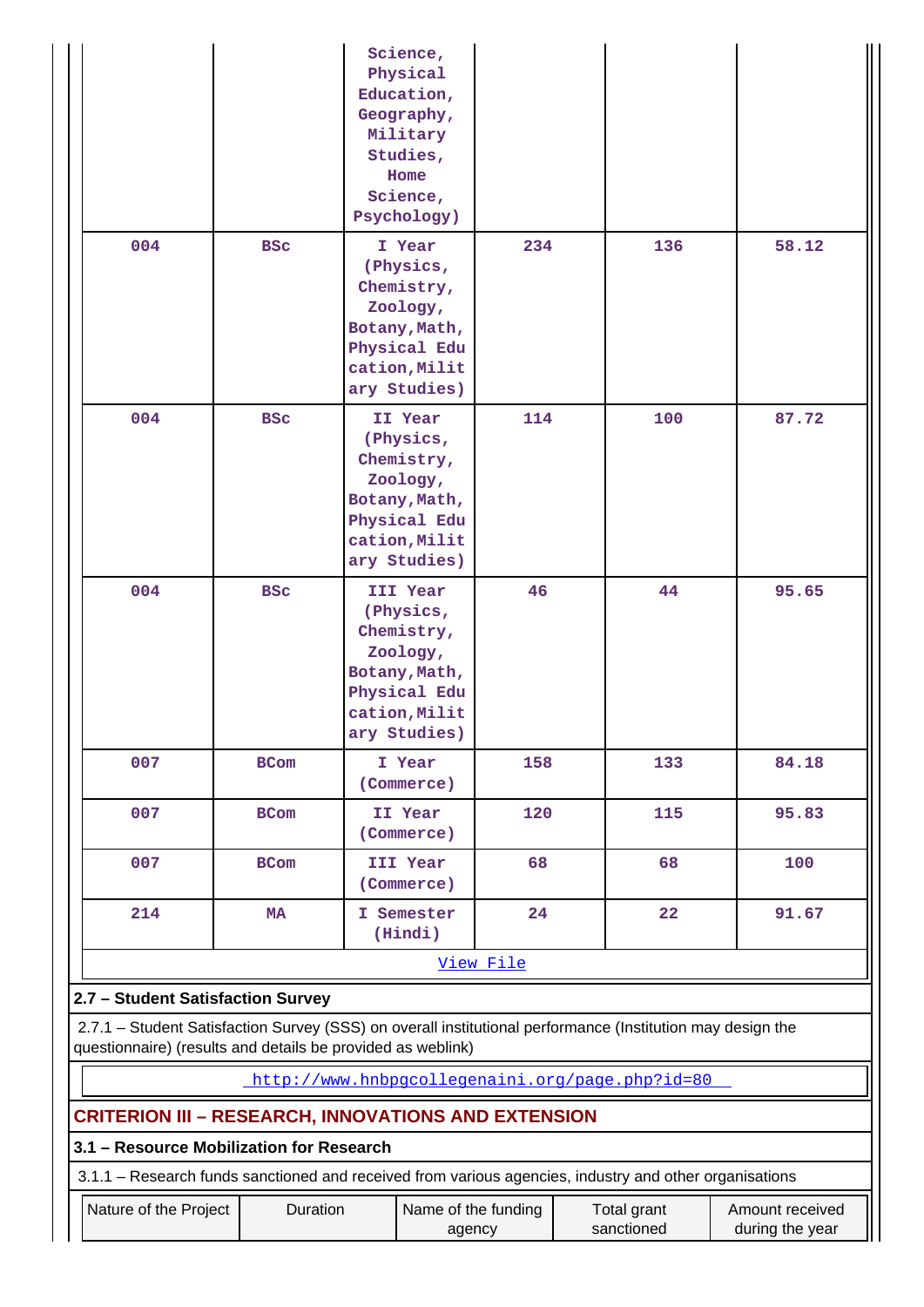| Total                                                                                                                                    |            | 0                      |                  | <b>NA</b>         |                         |                         | $\mathbf 0$             |                                   | $\mathbf 0$                                                                                                     |
|------------------------------------------------------------------------------------------------------------------------------------------|------------|------------------------|------------------|-------------------|-------------------------|-------------------------|-------------------------|-----------------------------------|-----------------------------------------------------------------------------------------------------------------|
|                                                                                                                                          |            |                        |                  |                   | View File               |                         |                         |                                   |                                                                                                                 |
| 3.2 - Innovation Ecosystem                                                                                                               |            |                        |                  |                   |                         |                         |                         |                                   |                                                                                                                 |
| 3.2.1 – Workshops/Seminars Conducted on Intellectual Property Rights (IPR) and Industry-Academia Innovative<br>practices during the year |            |                        |                  |                   |                         |                         |                         |                                   |                                                                                                                 |
| Title of workshop/seminar                                                                                                                |            |                        |                  | Name of the Dept. |                         |                         |                         |                                   | Date                                                                                                            |
| <b>NA</b>                                                                                                                                |            |                        |                  | <b>NA</b>         |                         |                         |                         |                                   | 31/12/2018                                                                                                      |
| 3.2.2 - Awards for Innovation won by Institution/Teachers/Research scholars/Students during the year                                     |            |                        |                  |                   |                         |                         |                         |                                   |                                                                                                                 |
| Title of the innovation<br>Name of Awardee                                                                                               |            |                        |                  | Awarding Agency   |                         |                         | Date of award           |                                   | Category                                                                                                        |
| <b>NA</b>                                                                                                                                |            | <b>NA</b>              |                  | <b>NA</b>         |                         |                         | 31/12/2018              |                                   | <b>NA</b>                                                                                                       |
|                                                                                                                                          |            |                        |                  |                   | View File               |                         |                         |                                   |                                                                                                                 |
| 3.2.3 - No. of Incubation centre created, start-ups incubated on campus during the year                                                  |            |                        |                  |                   |                         |                         |                         |                                   |                                                                                                                 |
| Incubation<br>Center                                                                                                                     | Name       |                        |                  | Sponsered By      | Name of the<br>Start-up |                         | Nature of Start-<br>up  |                                   | Date of<br>Commencement                                                                                         |
| <b>NA</b>                                                                                                                                | <b>NA</b>  |                        |                  | <b>NA</b>         | NA                      |                         | <b>NA</b>               |                                   | 31/12/2018                                                                                                      |
|                                                                                                                                          |            |                        |                  |                   | View File               |                         |                         |                                   |                                                                                                                 |
| 3.3 - Research Publications and Awards                                                                                                   |            |                        |                  |                   |                         |                         |                         |                                   |                                                                                                                 |
| 3.3.1 - Incentive to the teachers who receive recognition/awards                                                                         |            |                        |                  |                   |                         |                         |                         |                                   |                                                                                                                 |
| <b>State</b>                                                                                                                             |            |                        |                  | National          |                         |                         |                         |                                   | International                                                                                                   |
| 0                                                                                                                                        |            |                        |                  | 0                 |                         |                         |                         |                                   | 0                                                                                                               |
| 3.3.2 - Ph. Ds awarded during the year (applicable for PG College, Research Center)                                                      |            |                        |                  |                   |                         |                         |                         |                                   |                                                                                                                 |
|                                                                                                                                          |            | Name of the Department |                  |                   |                         |                         | Number of PhD's Awarded |                                   |                                                                                                                 |
|                                                                                                                                          | <b>NA</b>  |                        |                  | 0                 |                         |                         |                         |                                   |                                                                                                                 |
| 3.3.3 - Research Publications in the Journals notified on UGC website during the year                                                    |            |                        |                  |                   |                         |                         |                         |                                   |                                                                                                                 |
| <b>Type</b>                                                                                                                              |            |                        | Department       |                   | Number of Publication   |                         |                         | Average Impact Factor (if<br>any) |                                                                                                                 |
| National                                                                                                                                 |            |                        | <b>BOTANY</b>    |                   | $\mathbf{1}$            |                         |                         |                                   | 0                                                                                                               |
| National                                                                                                                                 |            |                        | <b>COMMERCE</b>  |                   |                         | $\mathbf{2}$            |                         |                                   | $\mathbf 0$                                                                                                     |
| National                                                                                                                                 |            |                        | HOME SCIENCE     |                   |                         | 1                       |                         |                                   | $\mathbf 0$                                                                                                     |
| National                                                                                                                                 |            |                        |                  | POLITICAL SCIENCE |                         | $\overline{\mathbf{2}}$ |                         |                                   | $\mathbf 0$                                                                                                     |
| National                                                                                                                                 |            |                        | <b>ZOOLOGY</b>   |                   |                         | 1                       |                         |                                   | $\mathbf 0$                                                                                                     |
| National                                                                                                                                 |            |                        | <b>SOCIOLOGY</b> |                   |                         | $\overline{a}$          |                         |                                   | $\mathbf 0$                                                                                                     |
| National                                                                                                                                 |            | <b>HINDI</b>           |                  |                   | 4                       |                         |                         | $\mathbf 0$                       |                                                                                                                 |
| International                                                                                                                            |            | <b>PHYSICS</b>         |                  |                   | $\mathbf{2}$            |                         |                         | $\mathbf 0$                       |                                                                                                                 |
| International                                                                                                                            |            |                        | <b>MATHS</b>     |                   |                         | 1                       |                         |                                   | $\mathbf 0$                                                                                                     |
| International                                                                                                                            |            |                        |                  | MILITARY SCIENCE  |                         | 1                       |                         |                                   | $\mathbf 0$                                                                                                     |
|                                                                                                                                          |            |                        |                  |                   | View File               |                         |                         |                                   |                                                                                                                 |
| Proceedings per Teacher during the year                                                                                                  |            |                        |                  |                   |                         |                         |                         |                                   | 3.3.4 - Books and Chapters in edited Volumes / Books published, and papers in National/International Conference |
|                                                                                                                                          | Department |                        |                  |                   |                         |                         | Number of Publication   |                                   |                                                                                                                 |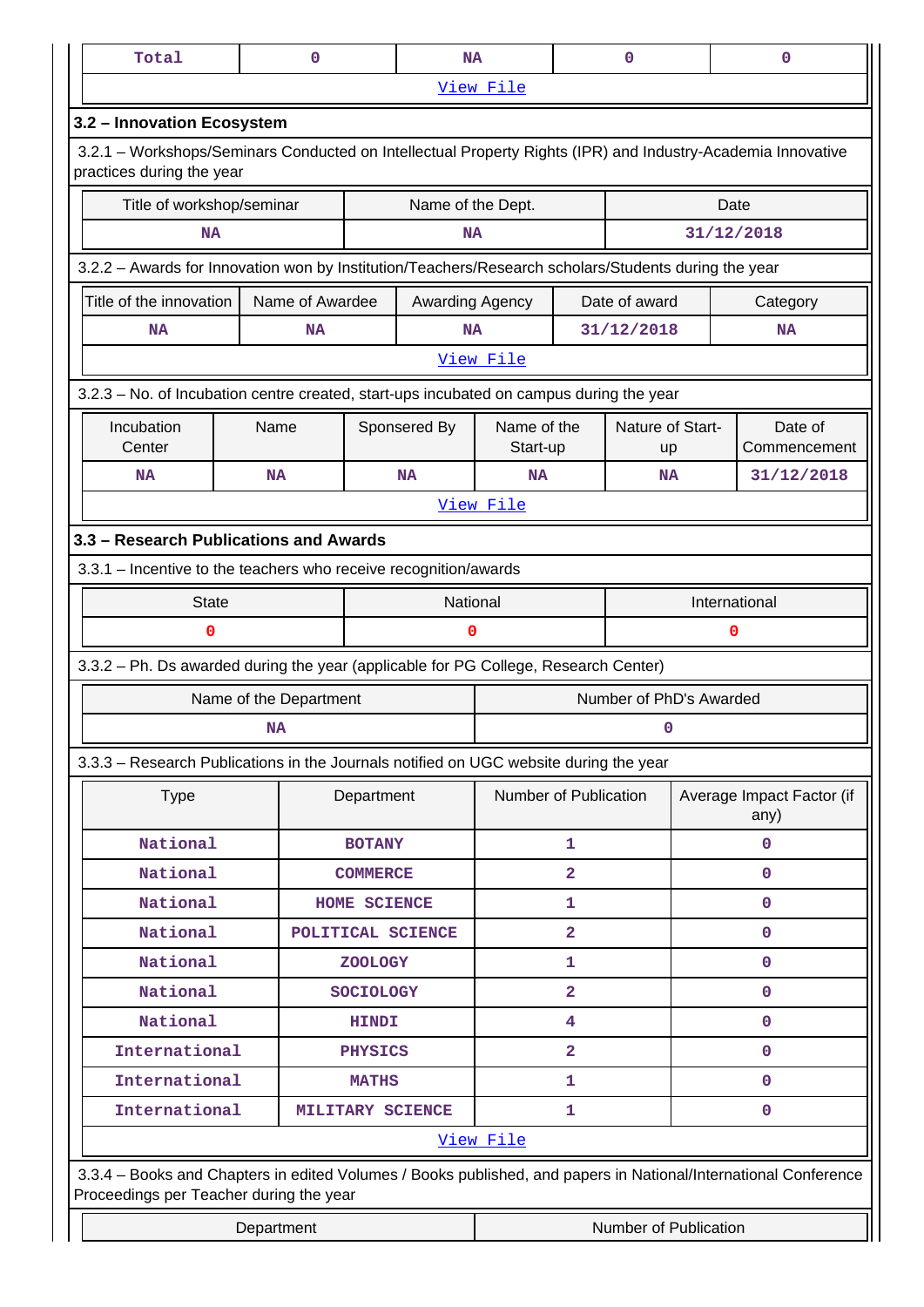|                                                                                                                                                                                                                    |  | <b>HINDI</b>      |                                                    |                        | 1                                                        |                                                         |                                                                    |                                                          |                                                                    |
|--------------------------------------------------------------------------------------------------------------------------------------------------------------------------------------------------------------------|--|-------------------|----------------------------------------------------|------------------------|----------------------------------------------------------|---------------------------------------------------------|--------------------------------------------------------------------|----------------------------------------------------------|--------------------------------------------------------------------|
|                                                                                                                                                                                                                    |  | <b>PHILOSOPHY</b> |                                                    |                        |                                                          |                                                         | 1                                                                  |                                                          |                                                                    |
|                                                                                                                                                                                                                    |  |                   |                                                    |                        | View File                                                |                                                         |                                                                    |                                                          |                                                                    |
| 3.3.5 - Bibliometrics of the publications during the last Academic year based on average citation index in Scopus/<br>Web of Science or PubMed/ Indian Citation Index                                              |  |                   |                                                    |                        |                                                          |                                                         |                                                                    |                                                          |                                                                    |
| Title of the<br>Paper                                                                                                                                                                                              |  | Name of<br>Author | Title of journal                                   | Year of<br>publication |                                                          | <b>Citation Index</b>                                   | Institutional<br>affiliation as<br>mentioned in<br>the publication |                                                          | Number of<br>citations<br>excluding self<br>citation               |
| <b>NA</b>                                                                                                                                                                                                          |  | <b>NA</b>         | <b>NA</b>                                          | 2018                   |                                                          | 0                                                       | <b>NA</b>                                                          |                                                          | $\mathbf 0$                                                        |
| View File                                                                                                                                                                                                          |  |                   |                                                    |                        |                                                          |                                                         |                                                                    |                                                          |                                                                    |
| 3.3.6 - h-Index of the Institutional Publications during the year. (based on Scopus/ Web of science)                                                                                                               |  |                   |                                                    |                        |                                                          |                                                         |                                                                    |                                                          |                                                                    |
| Title of the<br>Paper                                                                                                                                                                                              |  | Name of<br>Author | Title of journal                                   | Year of<br>publication |                                                          | h-index                                                 | Number of<br>citations<br>excluding self<br>citation               |                                                          | Institutional<br>affiliation as<br>mentioned in<br>the publication |
| <b>NA</b>                                                                                                                                                                                                          |  | <b>NA</b>         | <b>NA</b>                                          | 2018                   |                                                          | $\mathbf 0$                                             | $\mathbf 0$                                                        |                                                          | <b>NA</b>                                                          |
|                                                                                                                                                                                                                    |  |                   |                                                    |                        | View File                                                |                                                         |                                                                    |                                                          |                                                                    |
| 3.3.7 - Faculty participation in Seminars/Conferences and Symposia during the year:                                                                                                                                |  |                   |                                                    |                        |                                                          |                                                         |                                                                    |                                                          |                                                                    |
| Number of Faculty                                                                                                                                                                                                  |  |                   | International<br>National                          |                        |                                                          | <b>State</b>                                            |                                                                    | Local                                                    |                                                                    |
| Attended/Semina<br>rs/Workshops                                                                                                                                                                                    |  |                   | 3                                                  | 5                      |                                                          | 0                                                       |                                                                    |                                                          | $\mathbf 0$                                                        |
| Presented<br>papers                                                                                                                                                                                                |  |                   | 6                                                  | 22                     |                                                          | 0                                                       |                                                                    |                                                          | $\mathbf 0$                                                        |
|                                                                                                                                                                                                                    |  |                   |                                                    |                        | View File                                                |                                                         |                                                                    |                                                          |                                                                    |
| 3.4<br>- Extension Activities                                                                                                                                                                                      |  |                   |                                                    |                        |                                                          |                                                         |                                                                    |                                                          |                                                                    |
| 3.4.1 - Number of extension and outreach programmes conducted in collaboration with industry, community and<br>Non- Government Organisations through NSS/NCC/Red cross/Youth Red Cross (YRC) etc., during the year |  |                   |                                                    |                        |                                                          |                                                         |                                                                    |                                                          |                                                                    |
| Title of the activities                                                                                                                                                                                            |  |                   | Organising unit/agency/<br>collaborating agency    |                        | Number of teachers<br>participated in such<br>activities |                                                         |                                                                    | Number of students<br>participated in such<br>activities |                                                                    |
| 5 days camp                                                                                                                                                                                                        |  |                   | Rovers and Rangers                                 |                        | $\overline{a}$                                           |                                                         |                                                                    |                                                          | 49                                                                 |
|                                                                                                                                                                                                                    |  |                   |                                                    |                        | View File                                                |                                                         |                                                                    |                                                          |                                                                    |
| 3.4.2 - Awards and recognition received for extension activities from Government and other recognized bodies<br>during the year                                                                                    |  |                   |                                                    |                        |                                                          |                                                         |                                                                    |                                                          |                                                                    |
| Name of the activity                                                                                                                                                                                               |  |                   | Award/Recognition                                  |                        |                                                          | <b>Awarding Bodies</b>                                  |                                                                    |                                                          | Number of students<br><b>Benefited</b>                             |
| <b>NA</b>                                                                                                                                                                                                          |  |                   | <b>NA</b>                                          |                        |                                                          | <b>NA</b>                                               |                                                                    |                                                          | 0                                                                  |
|                                                                                                                                                                                                                    |  |                   |                                                    |                        | View File                                                |                                                         |                                                                    |                                                          |                                                                    |
| 3.4.3 - Students participating in extension activities with Government Organisations, Non-Government<br>Organisations and programmes such as Swachh Bharat, Aids Awareness, Gender Issue, etc. during the year     |  |                   |                                                    |                        |                                                          |                                                         |                                                                    |                                                          |                                                                    |
| Name of the scheme                                                                                                                                                                                                 |  |                   | Organising unit/Agen<br>cy/collaborating<br>agency | Name of the activity   |                                                          | Number of teachers<br>participated in such<br>activites |                                                                    |                                                          | Number of students<br>participated in such<br>activites            |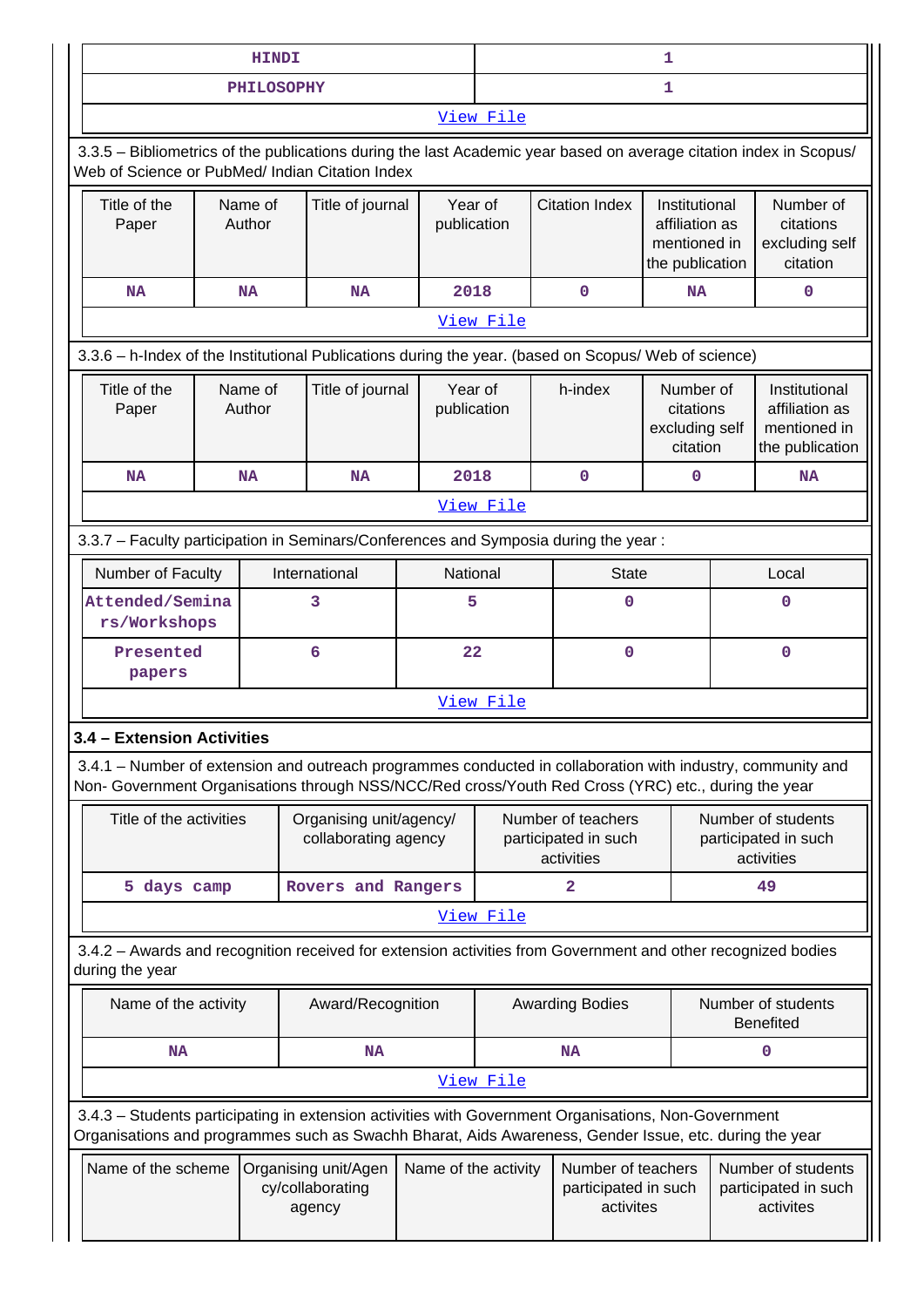|                                                                                                                                                       | National Unity<br>Day                                                                                                                                    |                   | College level<br>with rovers-<br>rangers and NSS<br>unit |                    | Rally to<br>generate<br>awareness                                                                 | View File                                                                                                                                  |      | 30                             |                                                           | 100                                            |
|-------------------------------------------------------------------------------------------------------------------------------------------------------|----------------------------------------------------------------------------------------------------------------------------------------------------------|-------------------|----------------------------------------------------------|--------------------|---------------------------------------------------------------------------------------------------|--------------------------------------------------------------------------------------------------------------------------------------------|------|--------------------------------|-----------------------------------------------------------|------------------------------------------------|
|                                                                                                                                                       |                                                                                                                                                          |                   |                                                          |                    |                                                                                                   |                                                                                                                                            |      |                                |                                                           |                                                |
|                                                                                                                                                       | 3.5 - Collaborations                                                                                                                                     |                   |                                                          |                    |                                                                                                   |                                                                                                                                            |      |                                |                                                           |                                                |
|                                                                                                                                                       | Nature of activity                                                                                                                                       |                   |                                                          | Participant        |                                                                                                   | 3.5.1 – Number of Collaborative activities for research, faculty exchange, student exchange during the year<br>Source of financial support |      |                                |                                                           | Duration                                       |
|                                                                                                                                                       | <b>NA</b>                                                                                                                                                |                   | 0                                                        |                    |                                                                                                   | NA                                                                                                                                         |      |                                | 0                                                         |                                                |
|                                                                                                                                                       |                                                                                                                                                          |                   |                                                          |                    |                                                                                                   | View File                                                                                                                                  |      |                                |                                                           |                                                |
|                                                                                                                                                       | 3.5.2 - Linkages with institutions/industries for internship, on-the- job training, project work, sharing of research<br>facilities etc. during the year |                   |                                                          |                    |                                                                                                   |                                                                                                                                            |      |                                |                                                           |                                                |
|                                                                                                                                                       | Title of the<br>Nature of linkage<br>linkage                                                                                                             |                   |                                                          |                    | Name of the<br>partnering<br>institution/<br>industry<br>/research lab<br>with contact<br>details | <b>Duration From</b>                                                                                                                       |      | <b>Duration To</b>             |                                                           | Participant                                    |
|                                                                                                                                                       | <b>NA</b>                                                                                                                                                | NA                |                                                          |                    | <b>NA</b>                                                                                         | 30/12/2018                                                                                                                                 |      | 31/12/2018                     |                                                           | 0                                              |
|                                                                                                                                                       |                                                                                                                                                          |                   |                                                          |                    |                                                                                                   | View File                                                                                                                                  |      |                                |                                                           |                                                |
| 3.5.3 - MoUs signed with institutions of national, international importance, other universities, industries, corporate<br>houses etc. during the year |                                                                                                                                                          |                   |                                                          |                    |                                                                                                   |                                                                                                                                            |      |                                |                                                           |                                                |
|                                                                                                                                                       | Organisation                                                                                                                                             |                   |                                                          | Date of MoU signed |                                                                                                   | Purpose/Activities                                                                                                                         |      |                                | Number of<br>students/teachers<br>participated under MoUs |                                                |
|                                                                                                                                                       | <b>NA</b>                                                                                                                                                |                   |                                                          | 31/12/2018         |                                                                                                   | <b>NA</b>                                                                                                                                  |      |                                | 0                                                         |                                                |
|                                                                                                                                                       |                                                                                                                                                          |                   |                                                          |                    |                                                                                                   | View File                                                                                                                                  |      |                                |                                                           |                                                |
|                                                                                                                                                       | <b>CRITERION IV - INFRASTRUCTURE AND LEARNING RESOURCES</b>                                                                                              |                   |                                                          |                    |                                                                                                   |                                                                                                                                            |      |                                |                                                           |                                                |
|                                                                                                                                                       | 4.1 - Physical Facilities                                                                                                                                |                   |                                                          |                    |                                                                                                   |                                                                                                                                            |      |                                |                                                           |                                                |
|                                                                                                                                                       | 4.1.1 - Budget allocation, excluding salary for infrastructure augmentation during the year                                                              |                   |                                                          |                    |                                                                                                   |                                                                                                                                            |      |                                |                                                           |                                                |
|                                                                                                                                                       | Budget allocated for infrastructure augmentation                                                                                                         |                   |                                                          |                    |                                                                                                   |                                                                                                                                            |      |                                |                                                           | Budget utilized for infrastructure development |
|                                                                                                                                                       |                                                                                                                                                          | 12.93             |                                                          |                    |                                                                                                   |                                                                                                                                            | 11.8 |                                |                                                           |                                                |
|                                                                                                                                                       | 3                                                                                                                                                        |                   |                                                          |                    | 3.                                                                                                |                                                                                                                                            |      |                                |                                                           |                                                |
|                                                                                                                                                       |                                                                                                                                                          |                   |                                                          |                    |                                                                                                   |                                                                                                                                            |      |                                |                                                           |                                                |
|                                                                                                                                                       |                                                                                                                                                          | 1.66              |                                                          |                    |                                                                                                   |                                                                                                                                            |      | 1.66                           |                                                           |                                                |
|                                                                                                                                                       | 4.1.2 - Details of augmentation in infrastructure facilities during the year                                                                             |                   |                                                          |                    |                                                                                                   |                                                                                                                                            |      |                                |                                                           |                                                |
|                                                                                                                                                       |                                                                                                                                                          | <b>Facilities</b> |                                                          |                    |                                                                                                   |                                                                                                                                            |      | <b>Existing or Newly Added</b> |                                                           |                                                |
|                                                                                                                                                       |                                                                                                                                                          |                   | Campus Area                                              |                    |                                                                                                   |                                                                                                                                            |      | Existing                       |                                                           |                                                |
|                                                                                                                                                       |                                                                                                                                                          |                   | Class rooms                                              |                    |                                                                                                   |                                                                                                                                            |      | Existing                       |                                                           |                                                |
|                                                                                                                                                       | Classrooms with LCD facilities                                                                                                                           |                   | Laboratories                                             |                    |                                                                                                   |                                                                                                                                            |      | Existing<br>Existing           |                                                           |                                                |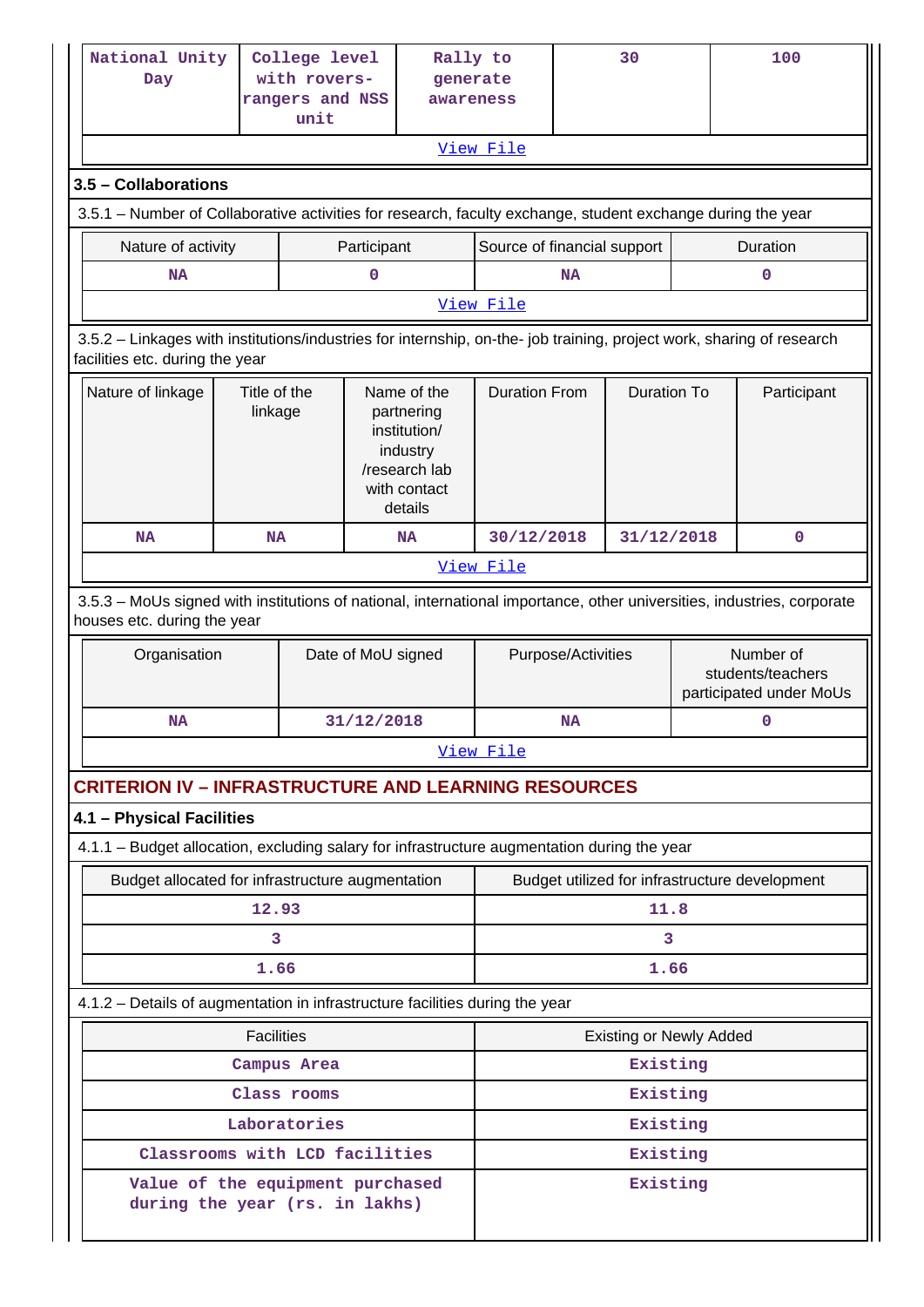|                                                                                                                                                                                                                                                         | Number of important equipments<br>purchased (Greater than 1-0 lakh)<br>during the current year |                 |          |                                             |                            |                         |                                          | Existing        |              |                                                   |               |  |
|---------------------------------------------------------------------------------------------------------------------------------------------------------------------------------------------------------------------------------------------------------|------------------------------------------------------------------------------------------------|-----------------|----------|---------------------------------------------|----------------------------|-------------------------|------------------------------------------|-----------------|--------------|---------------------------------------------------|---------------|--|
|                                                                                                                                                                                                                                                         |                                                                                                |                 |          | Classrooms with Wi-Fi OR LAN                |                            | Existing                |                                          |                 |              |                                                   |               |  |
|                                                                                                                                                                                                                                                         |                                                                                                |                 |          |                                             |                            | View File               |                                          |                 |              |                                                   |               |  |
| 4.2 - Library as a Learning Resource                                                                                                                                                                                                                    |                                                                                                |                 |          |                                             |                            |                         |                                          |                 |              |                                                   |               |  |
| 4.2.1 - Library is automated {Integrated Library Management System (ILMS)}                                                                                                                                                                              |                                                                                                |                 |          |                                             |                            |                         |                                          |                 |              |                                                   |               |  |
|                                                                                                                                                                                                                                                         | Name of the ILMS<br>software                                                                   |                 |          | Nature of automation (fully<br>or patially) |                            |                         | Version                                  |                 |              | Year of automation                                |               |  |
| <b>INFLIBNET</b>                                                                                                                                                                                                                                        |                                                                                                |                 |          | Partially                                   |                            |                         | $\mathbf 0$                              |                 |              | 2015                                              |               |  |
| 4.2.2 - Library Services                                                                                                                                                                                                                                |                                                                                                |                 |          |                                             |                            |                         |                                          |                 |              |                                                   |               |  |
| Library<br>Service Type                                                                                                                                                                                                                                 |                                                                                                |                 | Existing |                                             |                            | Newly Added             |                                          |                 |              | Total                                             |               |  |
| <b>Text Books</b>                                                                                                                                                                                                                                       |                                                                                                | 15473           |          | 2639163                                     | $\mathbf{O}$               |                         | $\mathbf 0$                              |                 | 15473        |                                                   | 2639163       |  |
| Reference<br><b>Books</b>                                                                                                                                                                                                                               |                                                                                                | 2222            |          | 249918                                      | $\mathbf{0}$               |                         | 0                                        |                 | 2222         |                                                   | 249918        |  |
| e-Books                                                                                                                                                                                                                                                 |                                                                                                | 3145600         |          | 2500                                        | $\mathbf{O}$               |                         | $\mathbf{0}$                             |                 | 3145600      |                                                   | 2500          |  |
| Journals                                                                                                                                                                                                                                                |                                                                                                | 0               |          | $\mathbf 0$                                 | $\mathbf{0}$               |                         | 0                                        |                 | $\mathbf 0$  |                                                   | 0             |  |
| e-Journals                                                                                                                                                                                                                                              |                                                                                                | 60000           |          | 2500                                        | $\mathbf{O}$               |                         | $\mathbf{O}$                             |                 | 60000        |                                                   | 2500          |  |
| Digital<br>Database                                                                                                                                                                                                                                     |                                                                                                | 0               |          | $\mathbf 0$                                 | $\Omega$                   |                         | $\mathbf{0}$                             |                 | $\mathbf 0$  |                                                   | 0             |  |
| CD & Video                                                                                                                                                                                                                                              |                                                                                                | $\mathbf 0$     |          | $\mathbf{0}$                                | $\mathbf{O}$               |                         | $\mathbf{0}$                             |                 | $\mathbf{0}$ |                                                   | $\mathbf{0}$  |  |
| Library<br>Automation                                                                                                                                                                                                                                   |                                                                                                | 0               |          | $\mathbf 0$                                 | $\mathbf{0}$               |                         | $\mathbf 0$                              |                 | $\mathbf 0$  |                                                   | $\mathbf 0$   |  |
| Weeding<br>(hard &<br>soft)                                                                                                                                                                                                                             |                                                                                                | 36              |          | 5601                                        | 47                         |                         | 8386                                     |                 | 83           |                                                   | 13987         |  |
| Others (spe<br>cify)                                                                                                                                                                                                                                    |                                                                                                | 147             |          | 1636                                        | 60                         |                         | 810                                      |                 | 207          |                                                   | 2446          |  |
|                                                                                                                                                                                                                                                         |                                                                                                |                 |          |                                             |                            | View File               |                                          |                 |              |                                                   |               |  |
| 4.2.3 - E-content developed by teachers such as: e-PG- Pathshala, CEC (under e-PG- Pathshala CEC (Under<br>Graduate) SWAYAM other MOOCs platform NPTEL/NMEICT/any other Government initiatives & institutional<br>(Learning Management System (LMS) etc |                                                                                                |                 |          |                                             |                            |                         |                                          |                 |              |                                                   |               |  |
| Name of the Teacher                                                                                                                                                                                                                                     |                                                                                                |                 |          | Name of the Module                          |                            |                         | Platform on which module<br>is developed |                 |              | Date of launching e-<br>content                   |               |  |
| Nil                                                                                                                                                                                                                                                     |                                                                                                |                 |          | Not Applicable                              |                            |                         | Not Applicable                           |                 |              | 30/06/2019                                        |               |  |
|                                                                                                                                                                                                                                                         |                                                                                                |                 |          |                                             |                            | View File               |                                          |                 |              |                                                   |               |  |
| 4.3 - IT Infrastructure                                                                                                                                                                                                                                 |                                                                                                |                 |          |                                             |                            |                         |                                          |                 |              |                                                   |               |  |
| 4.3.1 - Technology Upgradation (overall)                                                                                                                                                                                                                |                                                                                                |                 |          |                                             |                            |                         |                                          |                 |              |                                                   |               |  |
| <b>Type</b>                                                                                                                                                                                                                                             | <b>Total Co</b><br>mputers                                                                     | Computer<br>Lab |          | Internet                                    | <b>Browsing</b><br>centers | Computer<br>Centers     | Office                                   | Departme<br>nts |              | Available<br><b>Bandwidt</b><br>h (MBPS/<br>GBPS) | <b>Others</b> |  |
| Existin<br>g                                                                                                                                                                                                                                            | 7                                                                                              | $\mathbf 0$     |          | 7                                           | 3                          | $\overline{\mathbf{2}}$ | $\overline{a}$                           | 4               |              | $\overline{4}$                                    | $\mathbf 0$   |  |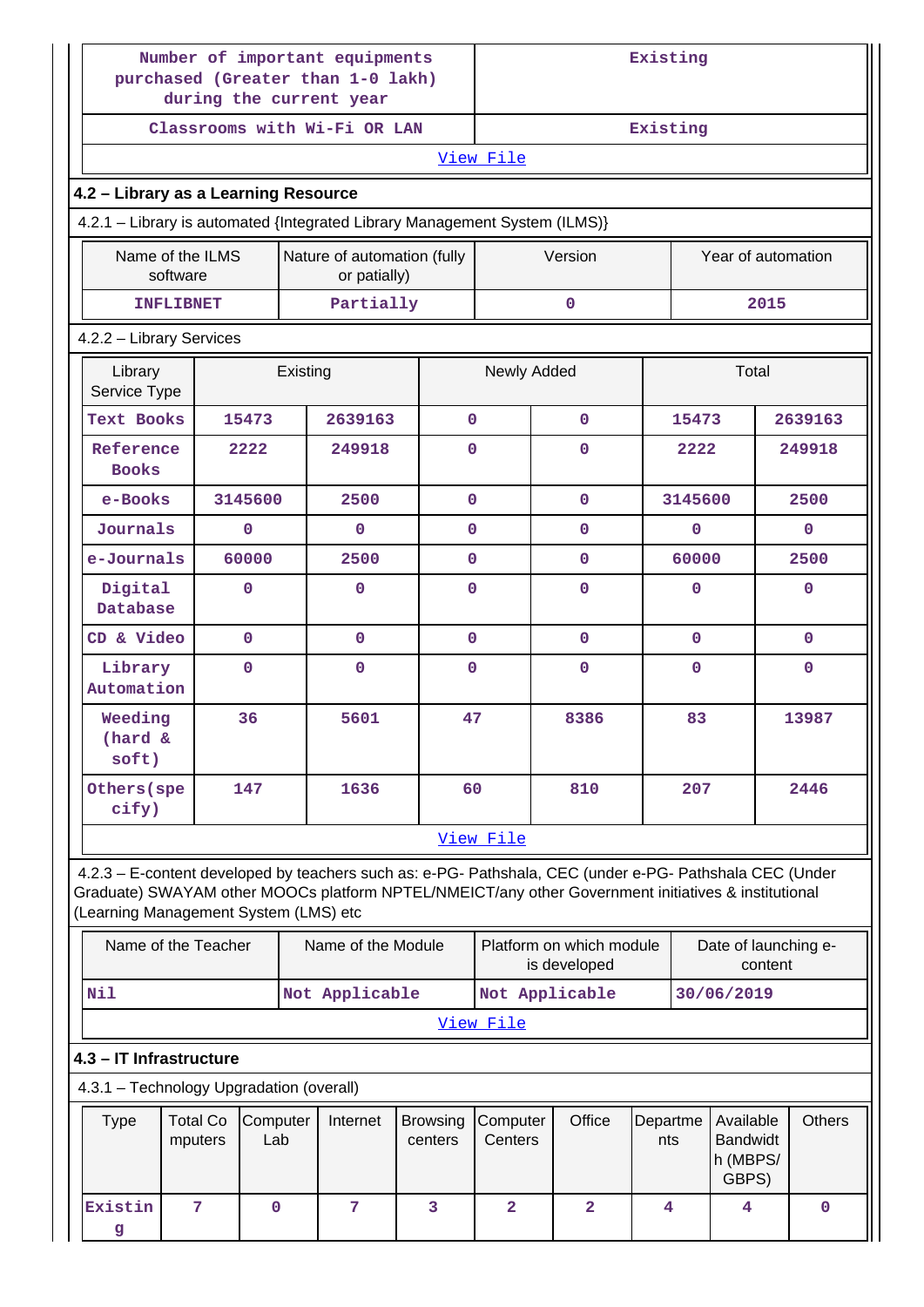| Added                                                                               | 0                                                                                                                                                  | $\Omega$ | 0                                                                | 0 | 0                                                                         | $\Omega$                                  | 0 | 0                                                              | 0 |  |
|-------------------------------------------------------------------------------------|----------------------------------------------------------------------------------------------------------------------------------------------------|----------|------------------------------------------------------------------|---|---------------------------------------------------------------------------|-------------------------------------------|---|----------------------------------------------------------------|---|--|
| Total                                                                               | 7                                                                                                                                                  | $\Omega$ | 7                                                                | 3 | 2                                                                         | 2                                         | 4 | 4                                                              | 0 |  |
| 4.3.2 – Bandwidth available of internet connection in the Institution (Leased line) |                                                                                                                                                    |          |                                                                  |   |                                                                           |                                           |   |                                                                |   |  |
|                                                                                     |                                                                                                                                                    |          |                                                                  | 4 | MBPS/ GBPS                                                                |                                           |   |                                                                |   |  |
| $4.3.3$ – Facility for e-content                                                    |                                                                                                                                                    |          |                                                                  |   |                                                                           |                                           |   |                                                                |   |  |
|                                                                                     | Name of the e-content development facility                                                                                                         |          |                                                                  |   | Provide the link of the videos and media centre and<br>recording facility |                                           |   |                                                                |   |  |
|                                                                                     |                                                                                                                                                    | Nil      |                                                                  |   | http://www.hnbpgcollegenaini.org/                                         |                                           |   |                                                                |   |  |
| 4.4 - Maintenance of Campus Infrastructure                                          |                                                                                                                                                    |          |                                                                  |   |                                                                           |                                           |   |                                                                |   |  |
|                                                                                     | 4.4.1 – Expenditure incurred on maintenance of physical facilities and academic support facilities, excluding salary<br>component, during the year |          |                                                                  |   |                                                                           |                                           |   |                                                                |   |  |
|                                                                                     | Assigned Budget on<br>academic facilities                                                                                                          |          | Expenditure incurred on<br>maintenance of academic<br>facilities |   |                                                                           | Assigned budget on<br>physical facilities |   | Expenditure incurredon<br>maintenance of physical<br>facilites |   |  |

 4.4.2 – Procedures and policies for maintaining and utilizing physical, academic and support facilities - laboratory, library, sports complex, computers, classrooms etc. (maximum 500 words) (information to be available in institutional Website, provide link)

**1.66 1.66 15.93 15.93**

 **The college receives grant from the directorate, Higher Education Department, Government of Uttar Pradesh, RUSA and UGC. Over the years, college has utilized the grants as per UP state government financial hand book guidelines to maintain laboratories, library, Computers, Classrooms, sports items, books, journals, equipment and contingency etc. The In-charges of the above are fully authorized to take up adequate measures to act upon their annual plan, well approved in advance by the principal of the Institution. Before the beginning of the session the Heads of departments which have laboratories and library as well as the in-charge of Sports, submit a charter of requisitions and plan for further enhancement. The proposals are thoroughly discussed by the members of the committees concerned under the chairmanship of the Principal, and the recommendations are forwarded to the government for the allocation of the funds. While purchasing equipment from any fund, it is always ensured that the installation charges and maintenance charges (within warranty period) are provided by the company, which delivers the equipment. Such clause is inserted in the work order of the equipment. Besides this, the office/departments are inspected periodically by the IQAC, the members of the administration and principal and shortcomings if any in the functioning of these facilities are found and redefined by the competent authorities. Also the departments maintain stock registers for consumable and non-consumable items and if any deficiency occurs they send requisitions to the Principal for the purchase of essential items. At the beginning of the session, all departments constitute departmental council which keep monitoring students-related facilities and inform the authorities in their periodic meetings about the discrepancies or requisitions needed for improvements. As regards library, requisitions for books are sought with the allocation of funds from each department and the orders are placed by the librarian to various book selling agencies through the tender system. In the Science departments, Laboratories are maintained by the lab assistants under the supervision of the Heads and day to day problems are sorted out by the departments in coordination with the In-charge of the Faculty. Sports incharge purchase of the Sports items is made periodically as per requirements and the norms of NCTE. Regular maintenance of classrooms is done by annual whitewashing, cleanliness drives and electrical check-up. RUSA grant is**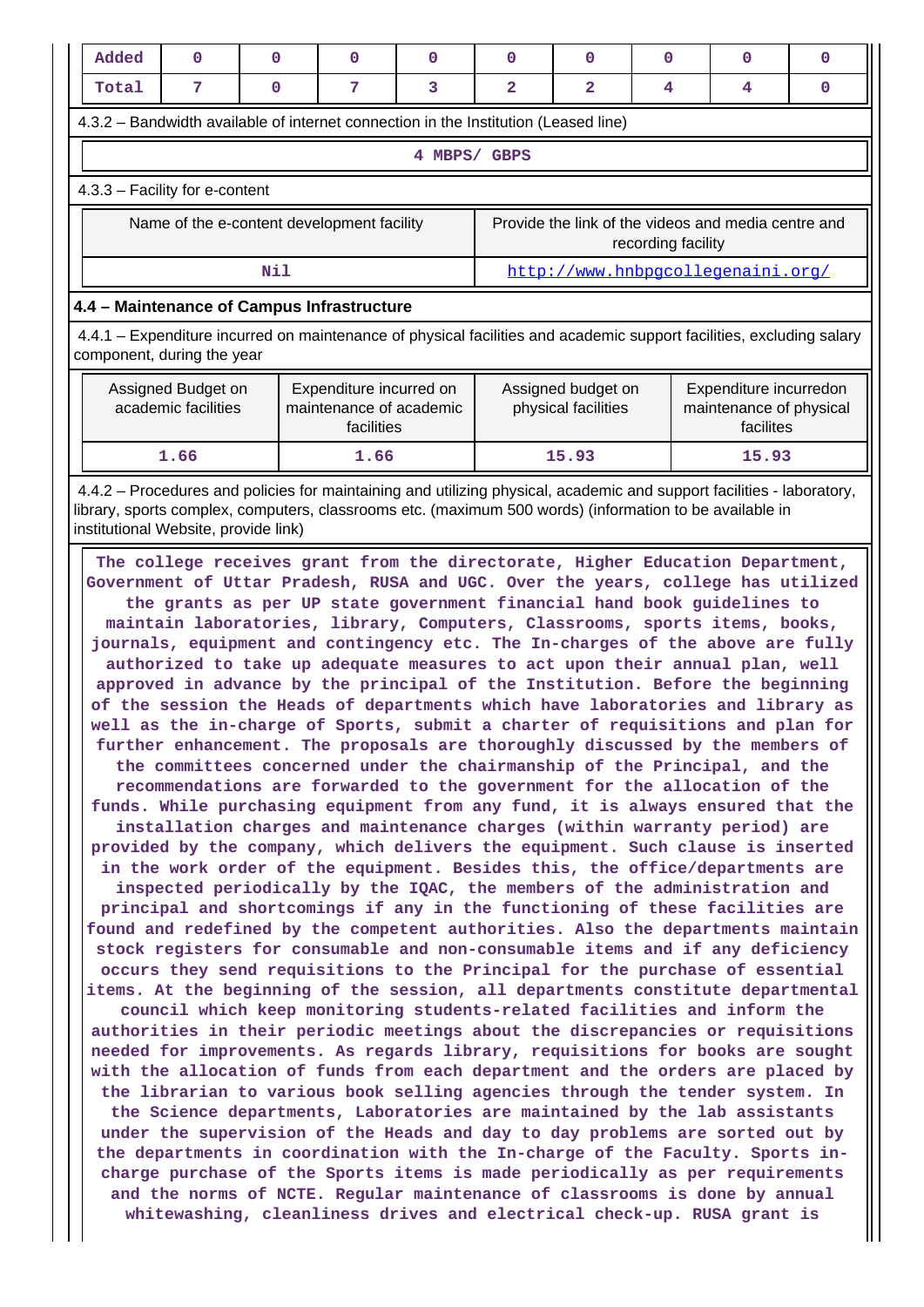[http://www.hnbpgcollegenaini.org/uploads/images/procedures\\_policies.pdf](http://www.hnbpgcollegenaini.org/uploads/images/procedures_policies.pdf)

# **CRITERION V – STUDENT SUPPORT AND PROGRESSION**

# **5.1 – Student Support**

# 5.1.1 – Scholarships and Financial Support

|                                         | Name/Title of the scheme                                            | Number of students | Amount in Rupees |  |  |  |
|-----------------------------------------|---------------------------------------------------------------------|--------------------|------------------|--|--|--|
| Financial Support<br>from institution   | Uttar Pradesh<br>government<br>scholarship and fee<br>Reimbursement | 890                | 4494500          |  |  |  |
| Financial Support<br>from Other Sources |                                                                     |                    |                  |  |  |  |
| a) National                             |                                                                     | $\Omega$           |                  |  |  |  |
| b) International                        |                                                                     | 0                  |                  |  |  |  |
| View File                               |                                                                     |                    |                  |  |  |  |

 5.1.2 – Number of capability enhancement and development schemes such as Soft skill development, Remedial coaching, Language lab, Bridge courses, Yoga, Meditation, Personal Counselling and Mentoring etc.,

| Name of the capability<br>enhancement scheme | Date of implemetation | Number of students<br>enrolled | Agencies involved |  |  |  |
|----------------------------------------------|-----------------------|--------------------------------|-------------------|--|--|--|
| Yoga Programme                               | 15/11/2018            | 40                             | College Level     |  |  |  |
| Digital India Week                           | 13/12/2018            | 50                             | College Level     |  |  |  |
| View File                                    |                       |                                |                   |  |  |  |

 5.1.3 – Students benefited by guidance for competitive examinations and career counselling offered by the institution during the year

| Year      | Name of the<br>scheme | Number of<br>benefited<br>students for<br>competitive<br>examination | Number of<br>benefited<br>students by<br>career<br>counseling<br>activities | Number of<br>students who<br>have passedin<br>the comp. exam | Number of<br>studentsp placed |  |  |  |  |
|-----------|-----------------------|----------------------------------------------------------------------|-----------------------------------------------------------------------------|--------------------------------------------------------------|-------------------------------|--|--|--|--|
| 2018      |                       |                                                                      |                                                                             | 0                                                            |                               |  |  |  |  |
| 2019      |                       |                                                                      | 0                                                                           | O                                                            |                               |  |  |  |  |
| View File |                       |                                                                      |                                                                             |                                                              |                               |  |  |  |  |

 5.1.4 – Institutional mechanism for transparency, timely redressal of student grievances, Prevention of sexual harassment and ragging cases during the year

| Total grievances received | Number of grievances redressed | Avg. number of days for grievance<br>redressal |
|---------------------------|--------------------------------|------------------------------------------------|
|                           |                                |                                                |

### **5.2 – Student Progression**

5.2.1 – Details of campus placement during the year

| On campus                          |                                       |                              |                                    | Off campus                            |                              |
|------------------------------------|---------------------------------------|------------------------------|------------------------------------|---------------------------------------|------------------------------|
| Nameof<br>organizations<br>visited | Number of<br>students<br>participated | Number of<br>stduents placed | Nameof<br>organizations<br>visited | Number of<br>students<br>participated | Number of<br>stduents placed |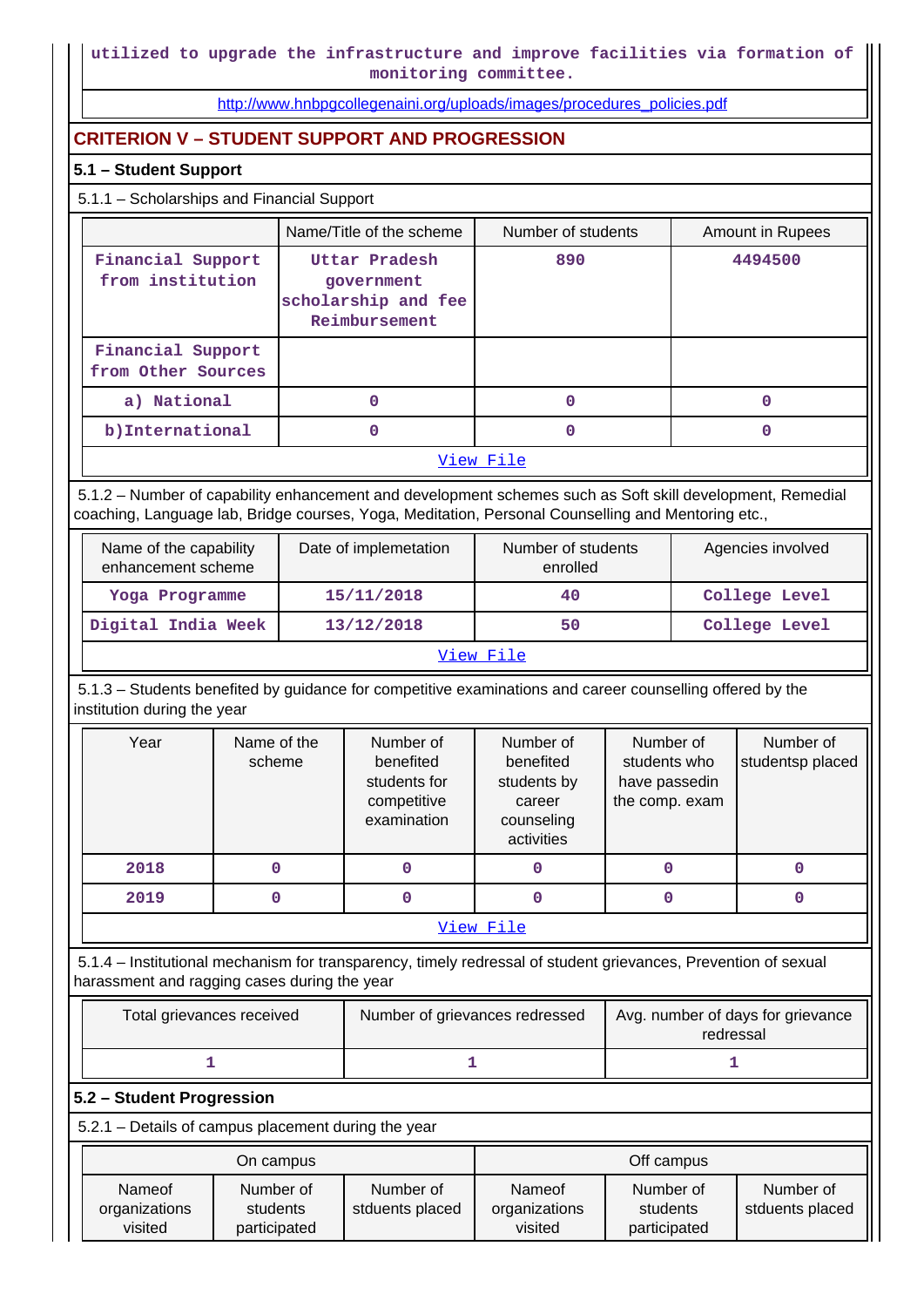| Gillette,<br>Amar Ujala                                                                                                                                                                | 80                                                          | 20                          |                              | 0                                                    | 0                                                         |  |  |
|----------------------------------------------------------------------------------------------------------------------------------------------------------------------------------------|-------------------------------------------------------------|-----------------------------|------------------------------|------------------------------------------------------|-----------------------------------------------------------|--|--|
| and NSIC                                                                                                                                                                               |                                                             |                             |                              |                                                      |                                                           |  |  |
|                                                                                                                                                                                        |                                                             |                             | View File                    |                                                      |                                                           |  |  |
| 5.2.2 - Student progression to higher education in percentage during the year                                                                                                          |                                                             |                             |                              |                                                      |                                                           |  |  |
| Year                                                                                                                                                                                   | Number of<br>students<br>enrolling into<br>higher education | Programme<br>graduated from | Depratment<br>graduated from | Name of<br>institution joined                        | Name of<br>programme<br>admitted to                       |  |  |
| 2018                                                                                                                                                                                   | 10                                                          | <b>BA</b>                   | HomeScience                  | Hemwati<br>Nandan<br>Bahuguna<br>Govt. PG<br>College | MA-Hemwati<br>Nandan<br>Bahuguna<br>Govt. PG<br>College   |  |  |
| 2018                                                                                                                                                                                   | $7\phantom{.0}$                                             | <b>BA</b>                   | Sociology                    | Hemwati<br>Nandan<br>Bahuguna<br>Govt. PG<br>College | MA-Hemwati<br>Nandan<br>Bahuguna<br>Govt. PG<br>College   |  |  |
| 2018                                                                                                                                                                                   | 3                                                           | <b>BA</b>                   | Political<br>Science         | Hemwati<br>Nandan<br>Bahuguna<br>Govt. PG<br>College | MA-Hemwati<br>Nandan<br>Bahuguna<br>Govt. PG<br>College   |  |  |
| 2018                                                                                                                                                                                   | 15                                                          | <b>BA</b>                   | Hindi                        | Hemwati<br>Nandan<br>Bahuguna<br>Govt. PG<br>College | MA-Hemwati<br>Nandan<br>Bahuguna<br>Govt. PG<br>College   |  |  |
| 2018                                                                                                                                                                                   | 6                                                           | <b>BA</b>                   | Philosphy                    | Hemwati<br>Nandan<br>Bahuguna<br>Govt. PG<br>College | MA-Hemwati<br>Nandan<br>Bahuguna<br>Govt. PG<br>College   |  |  |
| 2018                                                                                                                                                                                   | 21                                                          | <b>BCom</b>                 | Commerce                     | Hemwati<br>Nandan<br>Bahuguna<br>Govt. PG<br>College | MCom-Hemwati<br>Nandan<br>Bahuguna<br>Govt. PG<br>College |  |  |
| 2018                                                                                                                                                                                   | 10                                                          | <b>BSC</b>                  | Zoology                      | Hemwati<br>Nandan<br>Bahuguna<br>Govt. PG<br>College | MSc-Hemwati<br>Nandan<br>Bahuguna<br>Govt. PG<br>College  |  |  |
| 2018                                                                                                                                                                                   | 5                                                           | <b>BSC</b>                  | Botany                       | Hemwati<br>Nandan<br>Bahuguna<br>Govt. PG<br>College | MSc-Hemwati<br>Nandan<br>Bahuguna<br>Govt. PG<br>College  |  |  |
|                                                                                                                                                                                        |                                                             |                             | View File                    |                                                      |                                                           |  |  |
| 5.2.3 - Students qualifying in state/ national/ international level examinations during the year<br>(eg:NET/SET/SLET/GATE/GMAT/CAT/GRE/TOFEL/Civil Services/State Government Services) |                                                             |                             |                              |                                                      |                                                           |  |  |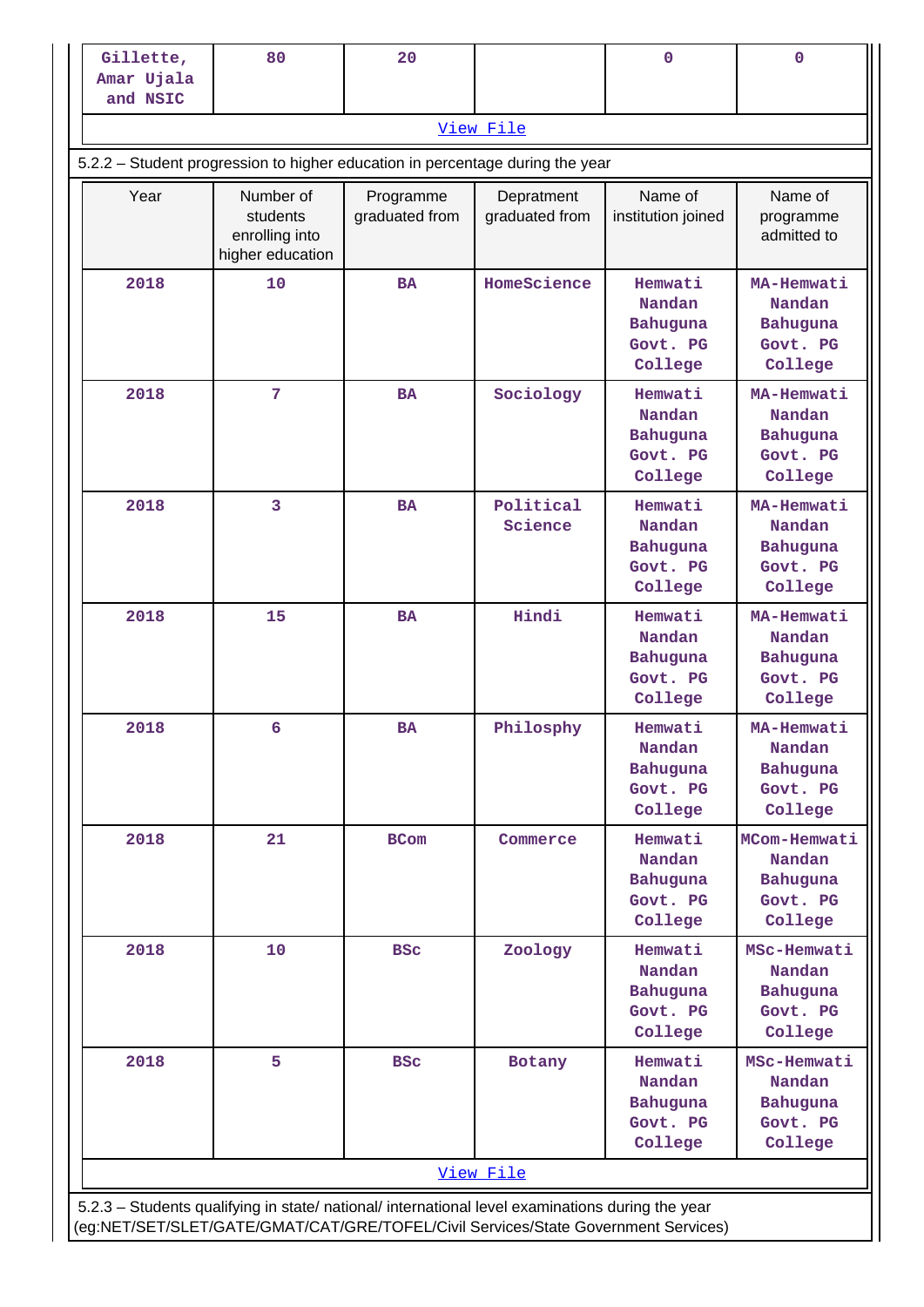| <b>Items</b>                                                                                             |               |           | Number of students selected/ qualifying |  |
|----------------------------------------------------------------------------------------------------------|---------------|-----------|-----------------------------------------|--|
| Any Other                                                                                                |               |           |                                         |  |
|                                                                                                          |               | View File |                                         |  |
| 5.2.4 – Sports and cultural activities / competitions organised at the institution level during the year |               |           |                                         |  |
| Activity                                                                                                 | Level         |           | Number of Participants                  |  |
| Annual Cultural Day                                                                                      | College Level |           | 250                                     |  |
| Annual Sports Day                                                                                        | College Level |           | 200                                     |  |
| Departmental Council<br>Competitions                                                                     | College Level |           | 300                                     |  |
|                                                                                                          |               | View File |                                         |  |

# **5.3 – Student Participation and Activities**

 5.3.1 – Number of awards/medals for outstanding performance in sports/cultural activities at national/international level (award for a team event should be counted as one)

| Year | Name of the<br>award/medal | National/<br>Internaional | Number of<br>awards for<br>Sports | Number of<br>awards for<br>Cultural | Student ID<br>number | Name of the<br>student |
|------|----------------------------|---------------------------|-----------------------------------|-------------------------------------|----------------------|------------------------|
| 2018 | <b>NIL</b>                 | National                  | 0                                 | 0                                   | $\mathbf 0$          | <b>NIL</b>             |
| 2019 | <b>NIL</b>                 | National                  | $\mathbf 0$                       | 0                                   | $\mathbf 0$          | <b>NIL</b>             |
| 2018 | <b>NIL</b>                 | Internatio<br>nal         | $\Omega$                          | 0                                   | $\mathbf 0$          | <b>NIL</b>             |
| 2019 | <b>NIL</b>                 | Internatio<br>na1         | $\mathbf 0$                       | 0                                   | $\mathbf 0$          | <b>NIL</b>             |
|      |                            |                           | View File                         |                                     |                      |                        |

 5.3.2 – Activity of Student Council & representation of students on academic & administrative bodies/committees of the institution (maximum 500 words)

 **Institute does not have any formal active Student Council instead of that each department at the beginning of every session selects class representatives without any discrimination among them based on the choice of the class. It includes president, secretary, deputy secretary, and members from all groups of students and is led by senior faculty or staff member of the Institute. These students assist Committees related to Cultural, Sports, NSS, and other Committees as per the interest of the students stepping up to meet an active leadership role. The utmost aim of these departmental council is to ensure synchronization across exciting and continuous series of campus events and activities in the course of an academic year. Their effort is to ensure the involvement and engagement of students of the class on every occasion and celebration that took place in the college. Working through such student representatives imparts leadership and supervision skills among students. On the annual function day, these representatives are rewarded with a certificate to encourage other students.**

# **5.4 – Alumni Engagement**

5.4.1 – Whether the institution has registered Alumni Association?

 **No**

5.4.2 – No. of enrolled Alumni: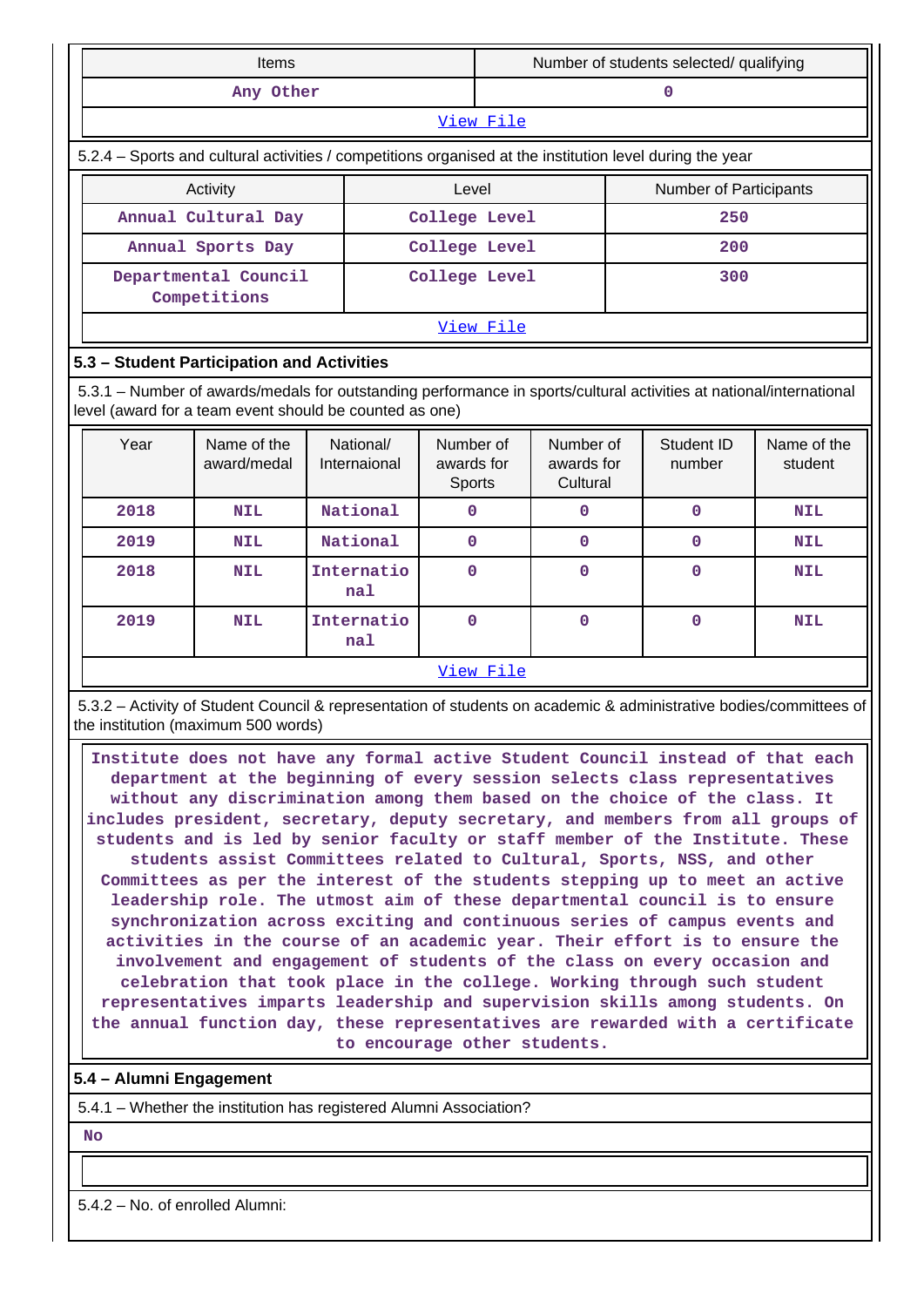5.4.3 – Alumni contribution during the year (in Rupees) :

**0**

5.4.4 – Meetings/activities organized by Alumni Association :

**0**

### **CRITERION VI – GOVERNANCE, LEADERSHIP AND MANAGEMENT**

**6.1 – Institutional Vision and Leadership**

 6.1.1 – Mention two practices of decentralization and participative management during the last year (maximum 500 words)

 **• The College being a Government college has an inherent mechanism of working that ensures decentralization and participative management. At the beginning of the academic session various committees comprising faculty members and administrative staff are formed which carry out the assigned duties through constructive deliberations and mutual consent. The committees range from Admission committee, RUSA, Examinations, women's cell, Purchase, cultural and many others. The workings of the committees are monitored by the IQAC coordinator and the Principal. A distinctive feature of Government college is the annual CR which is filled by faculty members and the Principal then gives his gradings based on the performance of faculty member throughout the year. With changes in governmental regulations, this grading giving by the Principal is now available to the faculty on request. Such feedback will go a long way in ensuring better performance. • The UP State government has also made it mandatory for all government and aided colleges to e-file the service books of all the employees whether teaching, Class III or Class IV. This will ensure more transparency in maintaining records as well as enable the employees to access their e-service books any time any where. Being a government college, the low fee structure ensures access to quality education to the financially weaker sections of the society. Apart from the annual fees of graduate students and semester fees of post graduate students, no other fees are sought from students thus ensuring that access to education is not centralized among select few.**

6.1.2 – Does the institution have a Management Information System (MIS)?

**Partial**

#### **6.2 – Strategy Development and Deployment**

6.2.1 – Quality improvement strategies adopted by the institution for each of the following (with in 100 words each):

| <b>Strategy Type</b>   | Details                                                                                                                                                                                                                                                                                                                                                                                                                                                                                                                       |
|------------------------|-------------------------------------------------------------------------------------------------------------------------------------------------------------------------------------------------------------------------------------------------------------------------------------------------------------------------------------------------------------------------------------------------------------------------------------------------------------------------------------------------------------------------------|
| Curriculum Development | • The College being an affiliated<br>college only and not an autonomous<br>college, curtails its ability to design<br>any curricula. The College has to<br>follow the curriculum as developed by<br>Prof. Rajendra Prasad (Rajju Bhaiya)<br>State University, Prayagraj to which it<br>is affiliated. However, the University<br>keeps updating its curriculum. • Many<br>of the senior as well as junior<br>teachers of the college are members of<br>the Board of Studies of various<br>subjects created by the University. |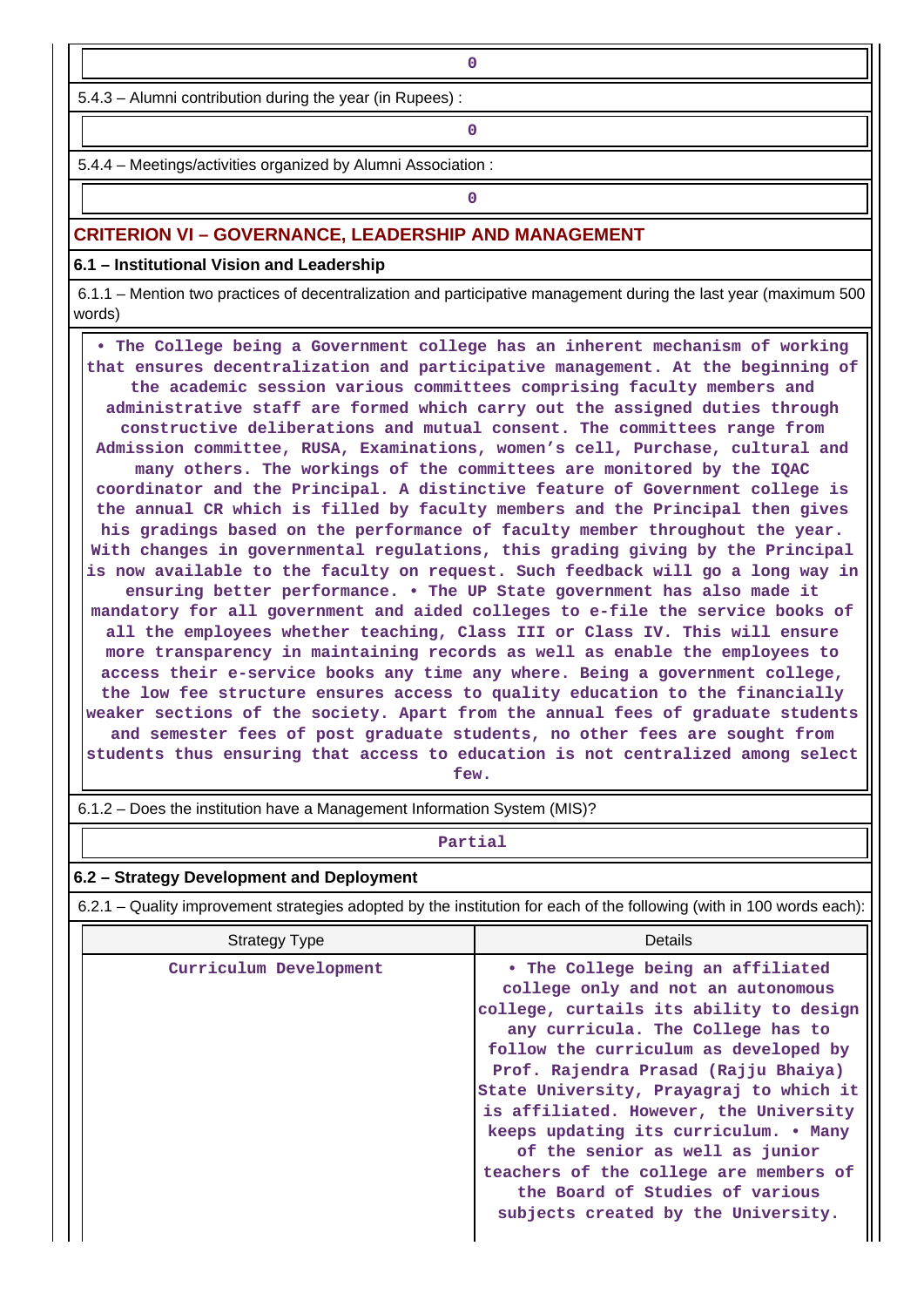|                                                               | Hence they play a vital role in<br>curriculum designing of the University<br>as well as its updating.                                                                                                                                                                                                                                                                                                                                                                                                                                                                                                                                                                                                                    |
|---------------------------------------------------------------|--------------------------------------------------------------------------------------------------------------------------------------------------------------------------------------------------------------------------------------------------------------------------------------------------------------------------------------------------------------------------------------------------------------------------------------------------------------------------------------------------------------------------------------------------------------------------------------------------------------------------------------------------------------------------------------------------------------------------|
| Teaching and Learning                                         | • At the beginning of the academic<br>session, the Academic Calendar is<br>prepared taking into account the<br>University notifications and the<br>government notifications. The Academic<br>Calendar once prepared is strictly<br>adhered to in teaching, learning, co-<br>curricular and extra-curricular<br>activities by the departments of the<br>college . The students are encouraged<br>to present papers and carry out<br>projects and assignments to ensure<br>clarity of knowledge. New pedagogy<br>techniques such as debates, class tests<br>and use of audio-visual aids in line<br>with demands of curriculum are being<br>adopted. . Bilingual medium of teaching<br>and learning.                       |
| Examination and Evaluation                                    | • The examination and evaluation<br>schedules are given by the University<br>which is then communicated by the<br>departments to their respective<br>students. . The parents are also given<br>information regarding examinations and<br>manner of university evaluations in the<br>PTA meetings. . The annual Orientation<br>cum Freshers' programme also serve as a<br>platform for giving information on<br>pattern of examination, maximum and<br>minimum marks, conditions for UFM etc.<br>. As per University norms installation<br>of CCTV cameras in each class room as<br>well as other strategic locations have<br>been carried out to ensure fair<br>examination as well as safety and<br>security of campus. |
| Research and Development                                      | . Assistance is given to faculty<br>members for conducting seminars,<br>conferences, or other workshops. . As<br>some teachers are pursuing PhD, leaves<br>are granted on request as per<br>governmental orders . Students are<br>given project works to help enhance<br>their research skills. Industrial tours<br>and field work are carried out in all<br>streams to ensure clarity of thought. .<br>Some faculty members provide doctoral<br>guidance to students                                                                                                                                                                                                                                                    |
| Library, ICT and Physical<br>Infrastructure / Instrumentation | . The college boasts of approximately<br>15400 books in its main library apart<br>from the books available in different<br>departments of the college. . E-library<br>facility is available for staff and                                                                                                                                                                                                                                                                                                                                                                                                                                                                                                                |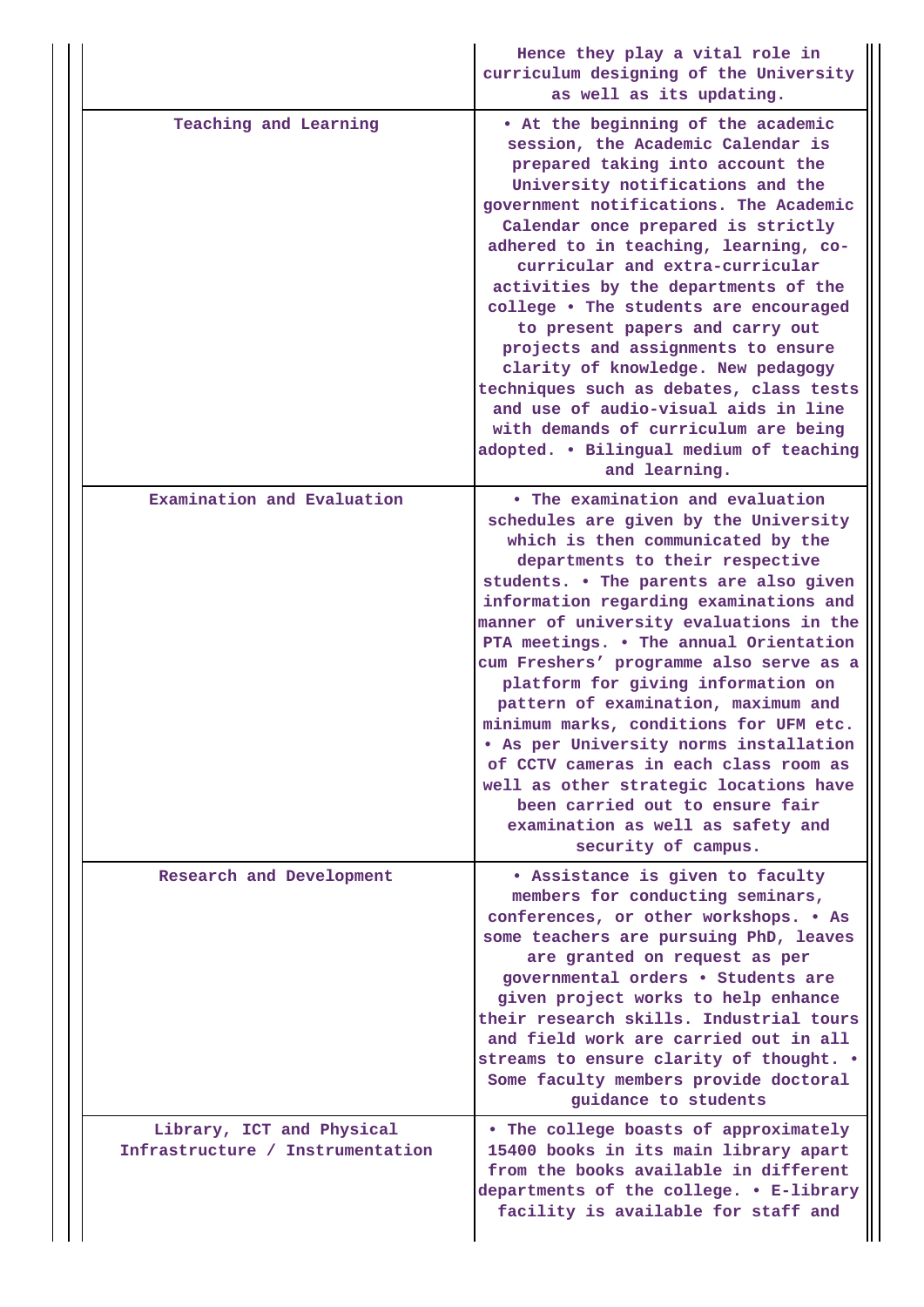|                                      | students. Nearly all good e-journals<br>and e-books in different fields of<br>study are made available in online mode<br>through UGC INFLIBNET. . The college<br>also have adequately equipped labs as<br>per the requirements of the curriculum.                                                                                                                                                                                                                                                                                                                                                                                                                                                                                                                                                                                                                                                                                              |
|--------------------------------------|------------------------------------------------------------------------------------------------------------------------------------------------------------------------------------------------------------------------------------------------------------------------------------------------------------------------------------------------------------------------------------------------------------------------------------------------------------------------------------------------------------------------------------------------------------------------------------------------------------------------------------------------------------------------------------------------------------------------------------------------------------------------------------------------------------------------------------------------------------------------------------------------------------------------------------------------|
| Human Resource Management            | . The College has a well defined policy<br>to academically recharge and rejuvenate<br>teachers as well as students by<br>providing them opportunities to attend<br>seminars, conferences and other<br>training programmes. The college also<br>periodically organize seminars and<br>conferences which may be UGC sponsored<br>or State sponsored or even college<br>centred. During the session 2018-19,<br>the college organised seminars on<br>varied topics such as women<br>empowerment, employment opportunities<br>in small scale sector and start up<br>opportunities, digitalization of<br>banking sector etc. . Many teaching<br>staff participated in various<br>orientation programmes, refresher<br>courses and other short term courses<br>during the session. . Along with<br>academic activities, the teachers are<br>allocated various administrative works<br>to fine tune their corporate and<br>societal responsibilities. |
| Industry Interaction / Collaboration | . Naini, Allahabad where the college is<br>situated being an industrial belt,<br>provides ample opportunities for<br>organizing industrial tour for students<br>with minimum of expense. Hence<br>industries like Parle-G, Areva,<br>Baidyanath etc. are frequently visited.<br><b>• Encouraging companies to come for</b><br>campus placement. . Inviting eminent<br>people from industries for talks,<br>lectures with students                                                                                                                                                                                                                                                                                                                                                                                                                                                                                                              |
| Admission of Students                | The process of admission of UG courses<br>begin the month of May - June with the<br>distribution of admission forms. The<br>forms are scrutinized in the month of<br>July and students are interviewed by<br>admission committees. Registration of<br>eligible students is then entered in<br>the college tab of the University. The<br>admission of PG students are carried<br>out in the month of August through the<br>process of merit of marks in previous<br>Class X, XII and Graduation exams in<br>most departments due to limited number<br>of seats available.                                                                                                                                                                                                                                                                                                                                                                       |

6.2.2 – Implementation of e-governance in areas of operations: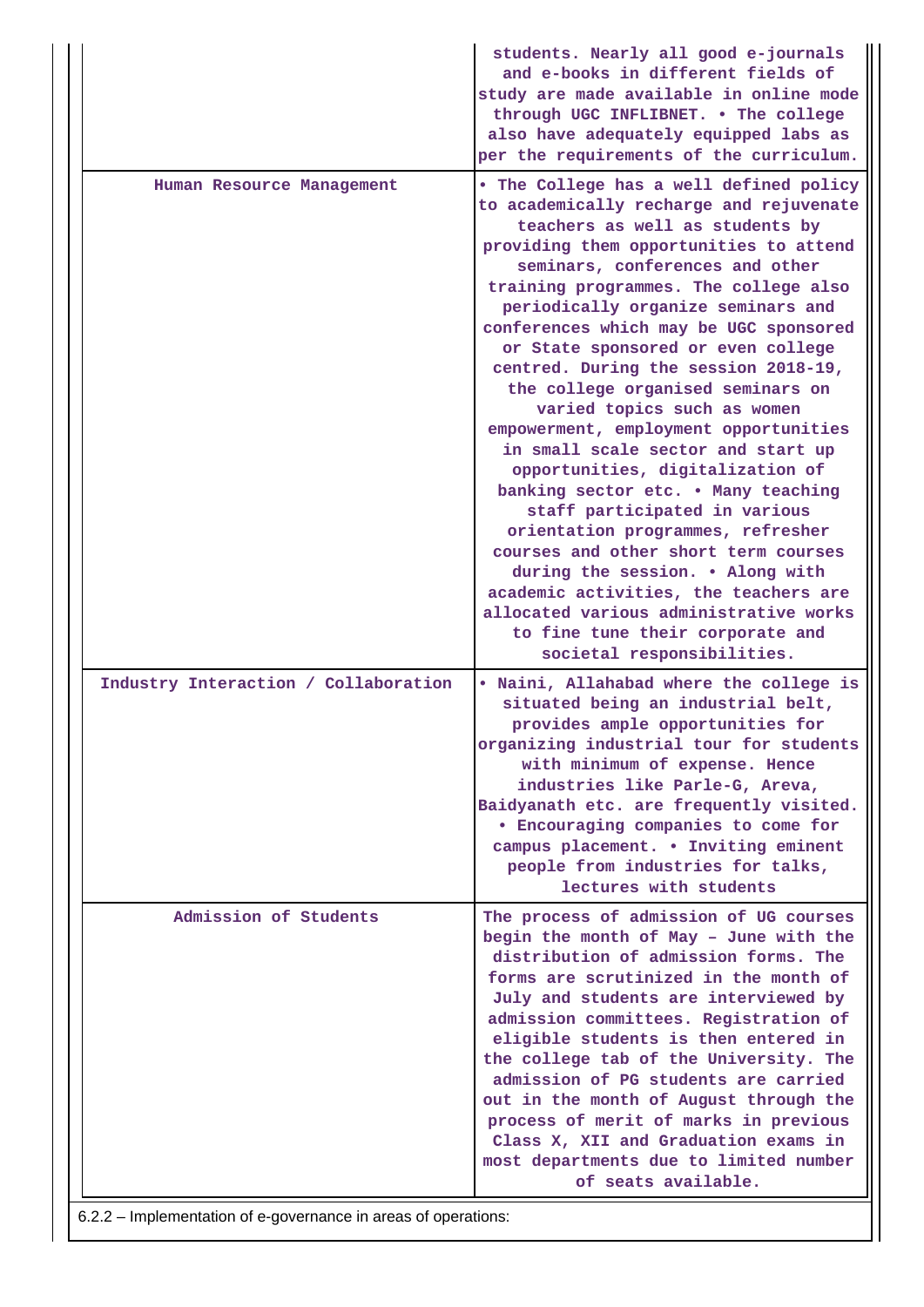| E-governace area              | Details                                                                                                                                                                                                                                                                                                                                                                                                                                                                                                                                                                                                                                                                              |
|-------------------------------|--------------------------------------------------------------------------------------------------------------------------------------------------------------------------------------------------------------------------------------------------------------------------------------------------------------------------------------------------------------------------------------------------------------------------------------------------------------------------------------------------------------------------------------------------------------------------------------------------------------------------------------------------------------------------------------|
| Planning and Development      | . Plans made according to directives of<br>university and that of government. The<br>various government orders issued from<br>time to time serve as an important<br>source of action and activities to be<br>undertaken. • As per governmental<br>regulations e-filing of service books<br>are being carried out. Similarly funds<br>received and utilized under RUSA is<br>entered in the RUSA portal. The<br>university requirement of registering<br>the teachers of the colleges under<br>teachers tab of University site has<br>been carried out.                                                                                                                               |
| Administration                | • Fully computerized administrative<br>unit with online login details of<br>students. Communication to students<br>using SMS and Whatapp facility. . Full<br>digitalization in terms of computation<br>of salary, arrears, taxes etc.                                                                                                                                                                                                                                                                                                                                                                                                                                                |
| Finance and Accounts          | . Funds are provided by the state<br>government for campus up keep and<br>maintenance of laboratories. Funds also<br>provided under RUSA for specific<br>projects. All information related to<br>funds received and utilized uploaded in<br>the RUSA portal . Digital salary<br>computation as well as maintenance of<br>various records. . Accounts maintained<br>as per directive of government and<br>audit requirement.                                                                                                                                                                                                                                                          |
| Student Admission and Support | • Students admitted according to<br>available seats on first-come-first<br>serve basis. . One point admission for<br>helping students achieves hassle free<br>admission. . Banking personnel receive<br>fees from students from campus itself<br>which prevent further hassle to<br>students in the form of going to bank<br>to deposit fees. . Interviews conducted<br>by various admission committees to wean<br>out inept candidates. . Along with a<br>central library, e-library facility,<br>internal library facilities are<br>provided by various departments. .<br>Students information uploaded in<br>college data-base on the basis of<br>subjects, gender, category etc. |
| Examination                   | • Fair examinations conducted as per<br>schedule. Along with our students, the<br>college serve as examination centre as<br>well as nodal centre for many other<br>colleges allotted by the university. .<br>Examination related data provided by<br>university in the college login id of                                                                                                                                                                                                                                                                                                                                                                                           |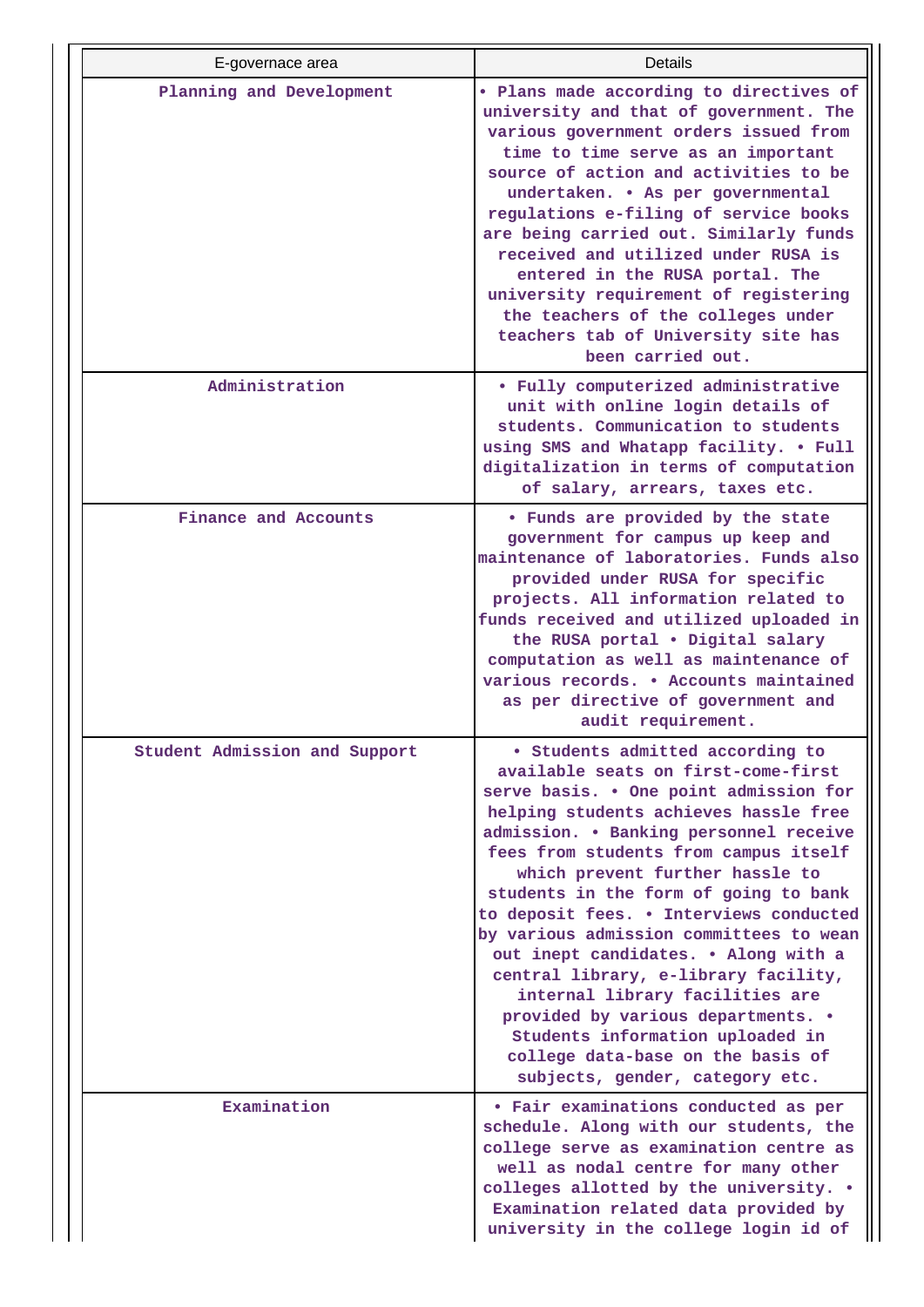| college website . Data maintained       |
|-----------------------------------------|
| regarding number of students appearing  |
| for exams, absentees etc on a daily     |
| basis during the course of exam .       |
| Online information provided to          |
| University regarding number of students |
| appearing for exam (male/female),       |
| number of students absent (male/female) |
| on a daily basis.                       |

# **6.3 – Faculty Empowerment Strategies**

 6.3.1 – Teachers provided with financial support to attend conferences / workshops and towards membership fee of professional bodies during the year

| Year      | Name of Teacher | Name of conference/<br>workshop attended<br>for which financial<br>support provided | Name of the<br>professional body for<br>which membership<br>fee is provided | Amount of support |  |  |
|-----------|-----------------|-------------------------------------------------------------------------------------|-----------------------------------------------------------------------------|-------------------|--|--|
| 2018      | <b>NIL</b>      | <b>NIL</b>                                                                          | <b>NIL</b>                                                                  |                   |  |  |
| 2019      | <b>NIL</b>      | <b>NIL</b>                                                                          | <b>NIL</b>                                                                  |                   |  |  |
| View File |                 |                                                                                     |                                                                             |                   |  |  |

 6.3.2 – Number of professional development / administrative training programmes organized by the College for teaching and non teaching staff during the year

| Year | Title of the<br>professional<br>development<br>programme<br>organised for<br>teaching staff | Title of the<br>administrative<br>training<br>programme<br>organised for<br>non-teaching<br>staff | From date  | To Date    | Number of<br>participants<br>(Teaching<br>staff) | Number of<br>participants<br>(non-teaching<br>staff) |  |
|------|---------------------------------------------------------------------------------------------|---------------------------------------------------------------------------------------------------|------------|------------|--------------------------------------------------|------------------------------------------------------|--|
| 2018 | <b>NIL</b>                                                                                  | <b>NIL</b>                                                                                        | 01/04/2018 | 31/12/2018 | 0                                                |                                                      |  |
| 2019 | <b>NIL</b>                                                                                  | <b>NIL</b>                                                                                        | 01/01/2019 | 31/03/2019 | $\mathbf 0$                                      |                                                      |  |
|      | View File                                                                                   |                                                                                                   |            |            |                                                  |                                                      |  |

 6.3.3 – No. of teachers attending professional development programmes, viz., Orientation Programme, Refresher Course, Short Term Course, Faculty Development Programmes during the year

| Title of the<br>professional<br>development<br>programme | Number of teachers<br>who attended | From Date  | To date    | Duration |
|----------------------------------------------------------|------------------------------------|------------|------------|----------|
| Short Term<br>Course                                     | $\overline{2}$                     | 07/02/2019 | 13/02/2019 | 7        |
| Orientation<br>Course                                    | 1                                  | 19/09/2018 | 16/10/2018 | 28       |
| Refresher<br>Course                                      | 1                                  | 25/03/2019 | 14/04/2019 | 21       |
| Refresher<br>Course                                      | 1                                  | 05/09/2018 | 27/09/2018 | 21       |
| Refresher<br>Course                                      | 1                                  | 01/12/2018 | 21/12/2018 | 21       |
| Refresher<br>Course                                      | 4                                  | 10/11/2018 | 30/11/2018 | 21       |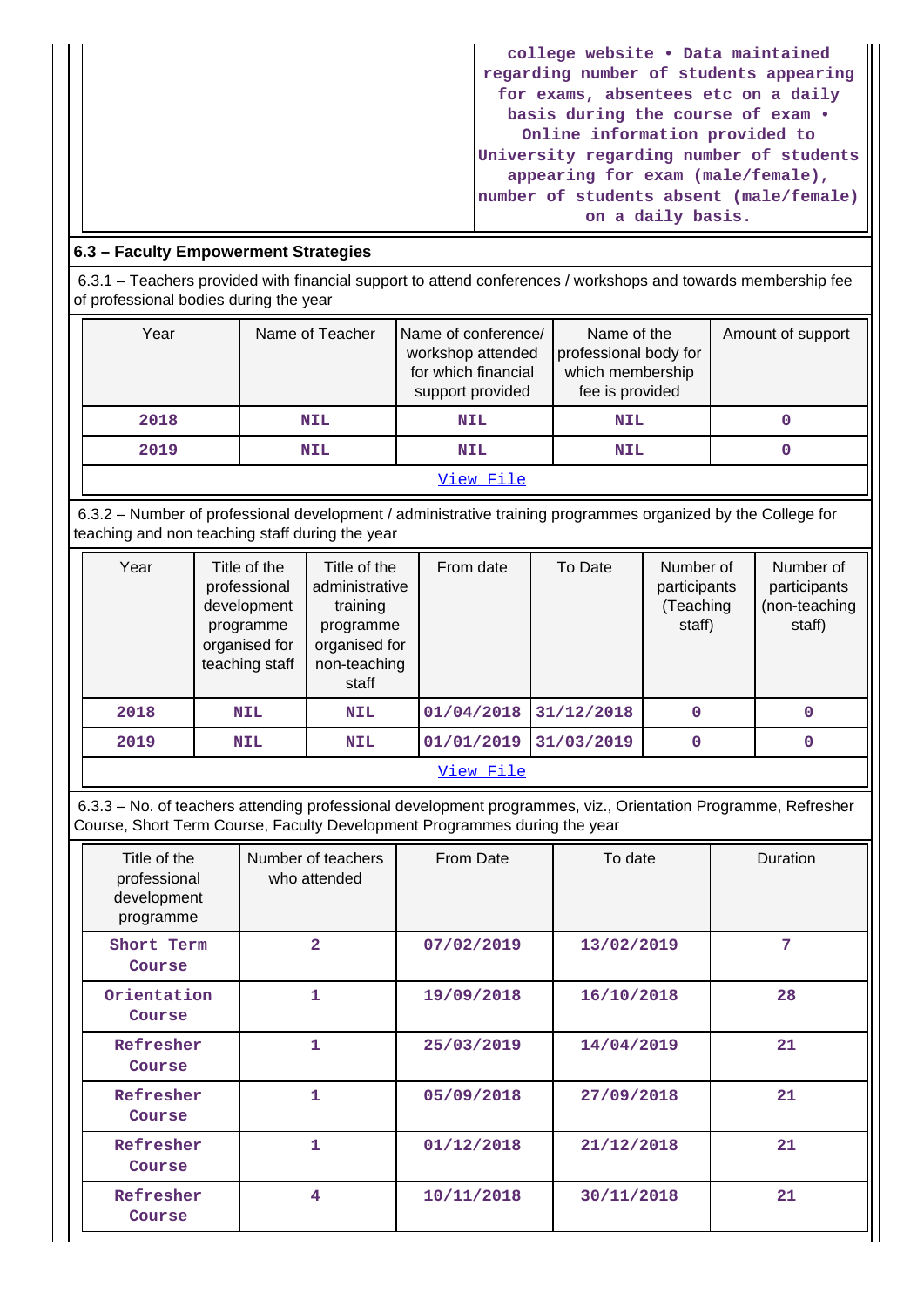|                                                                                                                                                                                                                                                                                                            |                     | View File                                                                                                     |              |                                                                                                                                                    |                                                                                                                                                                                                                                                                                                                                                                                                                                             |  |  |
|------------------------------------------------------------------------------------------------------------------------------------------------------------------------------------------------------------------------------------------------------------------------------------------------------------|---------------------|---------------------------------------------------------------------------------------------------------------|--------------|----------------------------------------------------------------------------------------------------------------------------------------------------|---------------------------------------------------------------------------------------------------------------------------------------------------------------------------------------------------------------------------------------------------------------------------------------------------------------------------------------------------------------------------------------------------------------------------------------------|--|--|
| 6.3.4 – Faculty and Staff recruitment (no. for permanent recruitment):                                                                                                                                                                                                                                     |                     |                                                                                                               |              |                                                                                                                                                    |                                                                                                                                                                                                                                                                                                                                                                                                                                             |  |  |
|                                                                                                                                                                                                                                                                                                            | Teaching            |                                                                                                               |              | Non-teaching                                                                                                                                       |                                                                                                                                                                                                                                                                                                                                                                                                                                             |  |  |
| Permanent                                                                                                                                                                                                                                                                                                  |                     | <b>Full Time</b>                                                                                              | Permanent    | <b>Full Time</b><br>0                                                                                                                              |                                                                                                                                                                                                                                                                                                                                                                                                                                             |  |  |
| 38                                                                                                                                                                                                                                                                                                         |                     | 0                                                                                                             | 19           |                                                                                                                                                    |                                                                                                                                                                                                                                                                                                                                                                                                                                             |  |  |
| $6.3.5$ – Welfare schemes for                                                                                                                                                                                                                                                                              |                     |                                                                                                               |              |                                                                                                                                                    |                                                                                                                                                                                                                                                                                                                                                                                                                                             |  |  |
| Teaching                                                                                                                                                                                                                                                                                                   |                     |                                                                                                               | Non-teaching |                                                                                                                                                    | <b>Students</b>                                                                                                                                                                                                                                                                                                                                                                                                                             |  |  |
| Provision of various<br>leave facilities such as<br>maternity leave, CCL,<br>provision of Health card<br>etc as per provisions of<br>UGC and State government<br>norms. Free use of campus<br>facilities for the<br>purpose of carrying out<br>any activities in the<br>interest of staff and<br>students. |                     | Encashment of earned<br>leave, health card, loans<br>and other facilities as<br>per state government<br>norms |              | Seminar under 1090, Yoga<br>sessions, Lectures by<br>eminent personalities,<br>Provision of scholarship,<br>NSS camps and Rovers<br>Rangers camps. |                                                                                                                                                                                                                                                                                                                                                                                                                                             |  |  |
| 6.4 - Financial Management and Resource Mobilization                                                                                                                                                                                                                                                       |                     |                                                                                                               |              |                                                                                                                                                    |                                                                                                                                                                                                                                                                                                                                                                                                                                             |  |  |
| 6.4.1 – Institution conducts internal and external financial audits regularly (with in 100 words each)                                                                                                                                                                                                     |                     |                                                                                                               |              |                                                                                                                                                    |                                                                                                                                                                                                                                                                                                                                                                                                                                             |  |  |
| year(not covered in Criterion III)                                                                                                                                                                                                                                                                         |                     |                                                                                                               |              |                                                                                                                                                    | audit is conducted by internal institutional committee. Different committees<br>conduct physical verification independently. External financial audit is done<br>by AG office, Allahabad under the directions of Directorate of Higher<br>Education. No external audit has been undertaken in the financial year 2018-19.<br>6.4.2 - Funds / Grants received from management, non-government bodies, individuals, philanthropies during the |  |  |
| Name of the non government                                                                                                                                                                                                                                                                                 |                     | Funds/ Grnats received in Rs.                                                                                 |              | Purpose                                                                                                                                            |                                                                                                                                                                                                                                                                                                                                                                                                                                             |  |  |
| funding agencies /individuals                                                                                                                                                                                                                                                                              |                     |                                                                                                               |              |                                                                                                                                                    |                                                                                                                                                                                                                                                                                                                                                                                                                                             |  |  |
| <b>NIL</b>                                                                                                                                                                                                                                                                                                 |                     |                                                                                                               |              |                                                                                                                                                    |                                                                                                                                                                                                                                                                                                                                                                                                                                             |  |  |
|                                                                                                                                                                                                                                                                                                            |                     | 0                                                                                                             |              |                                                                                                                                                    | <b>NA</b>                                                                                                                                                                                                                                                                                                                                                                                                                                   |  |  |
|                                                                                                                                                                                                                                                                                                            |                     |                                                                                                               | View File    |                                                                                                                                                    |                                                                                                                                                                                                                                                                                                                                                                                                                                             |  |  |
|                                                                                                                                                                                                                                                                                                            |                     |                                                                                                               |              |                                                                                                                                                    |                                                                                                                                                                                                                                                                                                                                                                                                                                             |  |  |
|                                                                                                                                                                                                                                                                                                            |                     | 0                                                                                                             |              |                                                                                                                                                    |                                                                                                                                                                                                                                                                                                                                                                                                                                             |  |  |
| 6.4.3 - Total corpus fund generated<br>6.5 - Internal Quality Assurance System                                                                                                                                                                                                                             |                     |                                                                                                               |              |                                                                                                                                                    |                                                                                                                                                                                                                                                                                                                                                                                                                                             |  |  |
|                                                                                                                                                                                                                                                                                                            |                     |                                                                                                               |              |                                                                                                                                                    |                                                                                                                                                                                                                                                                                                                                                                                                                                             |  |  |
| <b>Audit Type</b>                                                                                                                                                                                                                                                                                          |                     | External                                                                                                      |              |                                                                                                                                                    | Internal                                                                                                                                                                                                                                                                                                                                                                                                                                    |  |  |
| Academic                                                                                                                                                                                                                                                                                                   | Yes/No<br><b>No</b> | Agency                                                                                                        |              | Yes/No<br>Yes                                                                                                                                      | Authority                                                                                                                                                                                                                                                                                                                                                                                                                                   |  |  |
| 6.5.1 - Whether Academic and Administrative Audit (AAA) has been done?<br>Administrative                                                                                                                                                                                                                   | <b>No</b>           | Not Applicable<br>Not Applicable                                                                              |              | Yes                                                                                                                                                | Principal, IQAC<br>Internal<br>Committees                                                                                                                                                                                                                                                                                                                                                                                                   |  |  |
| 6.5.2 - Activities and support from the Parent - Teacher Association (at least three)                                                                                                                                                                                                                      |                     |                                                                                                               |              |                                                                                                                                                    |                                                                                                                                                                                                                                                                                                                                                                                                                                             |  |  |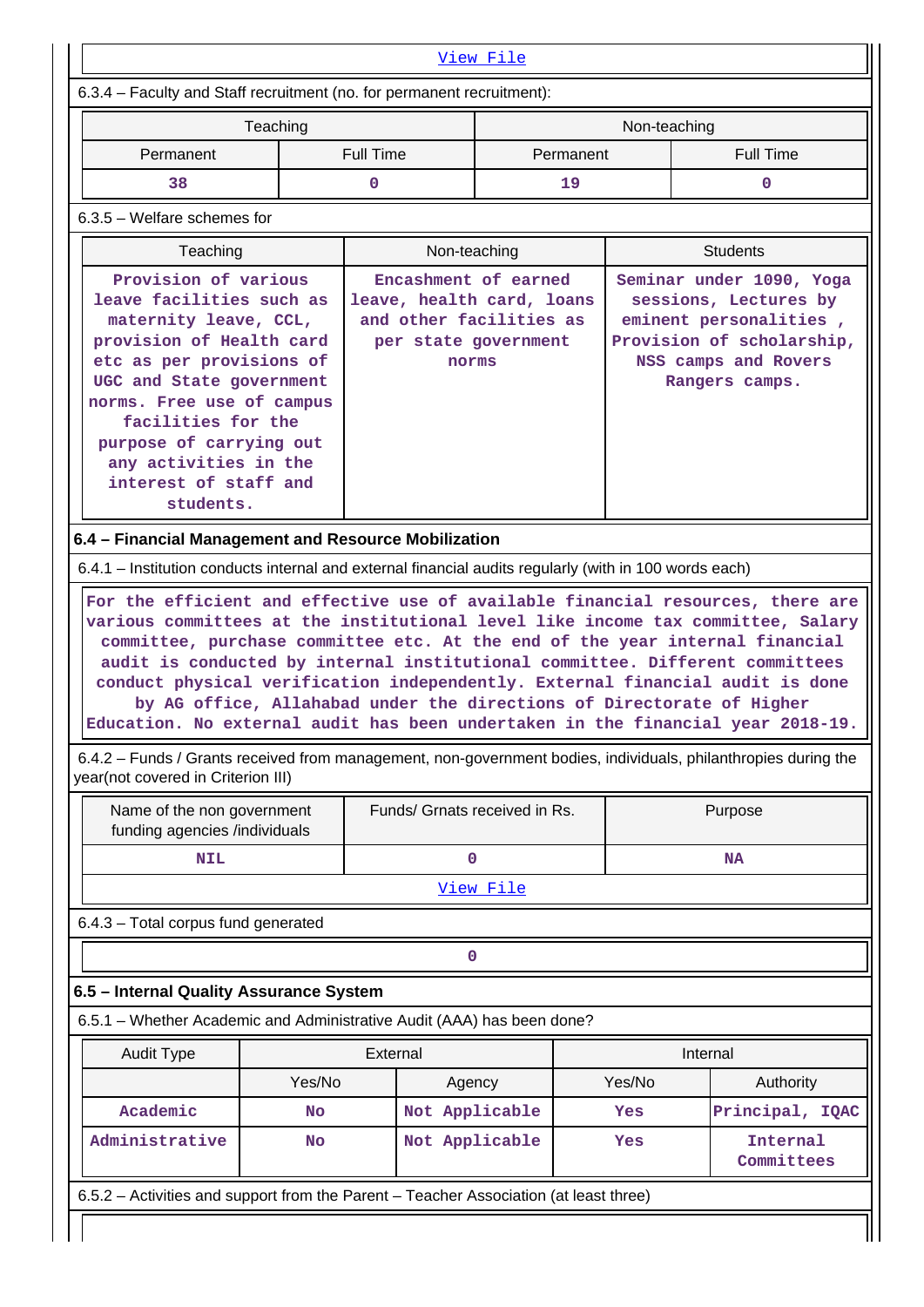**The college does not have a formal parent teacher association. However, meetings are held twice a year to deal with issues of students and expectations of parents. Further, interactions with parents invariably occur through activities of NSS and Rovers Rangers as well as Proctorial board if need arises.**

6.5.3 – Development programmes for support staff (at least three)

 **• Training Class III employees in use of MS excel and such other apps by faculty members as per need • System of promotion to higher scale as per governmental norms • Benefits such as House Building Allowances, Medical reimbursement as per govt. norms • Motivational lecture by Principal and departments • System of Grievance Redressal**

6.5.4 – Post Accreditation initiative(s) (mention at least three)

 **• Importance to energy conservation with setting up of two solar panels which illuminate the front and back of college campus. The existing energy consuming tube lights and bulbs have been replaced by energy conserving CFL and LED lights. • To minimize water shortage there is an elaborate rainwater harvesting system which is then used for meeting the water requirements of the campus except drinking purposes. • Green practices are encouraged and inculcated through seminars, rallies and tree plantations both within and outside the campus. Use of plastic bags, cups and plates are restricted within the campus. • Conduct of UGC sponsored or State sponsored seminars and conferences • System of student feedback and grievance redressal • Establishment of two full fledged smart class for PG students and a computer centre.**

6.5.5 – Internal Quality Assurance System Details

| a) Submission of Data for AISHE portal | Yes |
|----------------------------------------|-----|
| b) Participation in NIRF               | No  |
| c)ISO certification                    | No  |
| d)NBA or any other quality audit       | No  |

6.5.6 – Number of Quality Initiatives undertaken during the year

| Year | Name of quality<br>initiative by IQAC                                                                                   | Date of<br>conducting IQAC | <b>Duration From</b> | Duration To | Number of<br>participants |
|------|-------------------------------------------------------------------------------------------------------------------------|----------------------------|----------------------|-------------|---------------------------|
| 2018 | Seminar on<br>Women<br>Empowerment<br>under 1090<br>power line                                                          | 14/07/2018                 | 01/11/2018           | 01/11/2018  | 150                       |
| 2018 | Lecture<br>series on<br>employment o<br>pportunities<br>through<br>assistance<br>of Gillette,<br>NSIC and<br>Amar Ujala | 30/08/2018                 | 26/09/2018           | 26/09/2018  | 110                       |
| 2018 | Digital<br>India Week-<br>Lectures by<br>bank<br>officials, c                                                           | 30/08/2018                 | 13/12/2018           | 18/12/2018  | 90                        |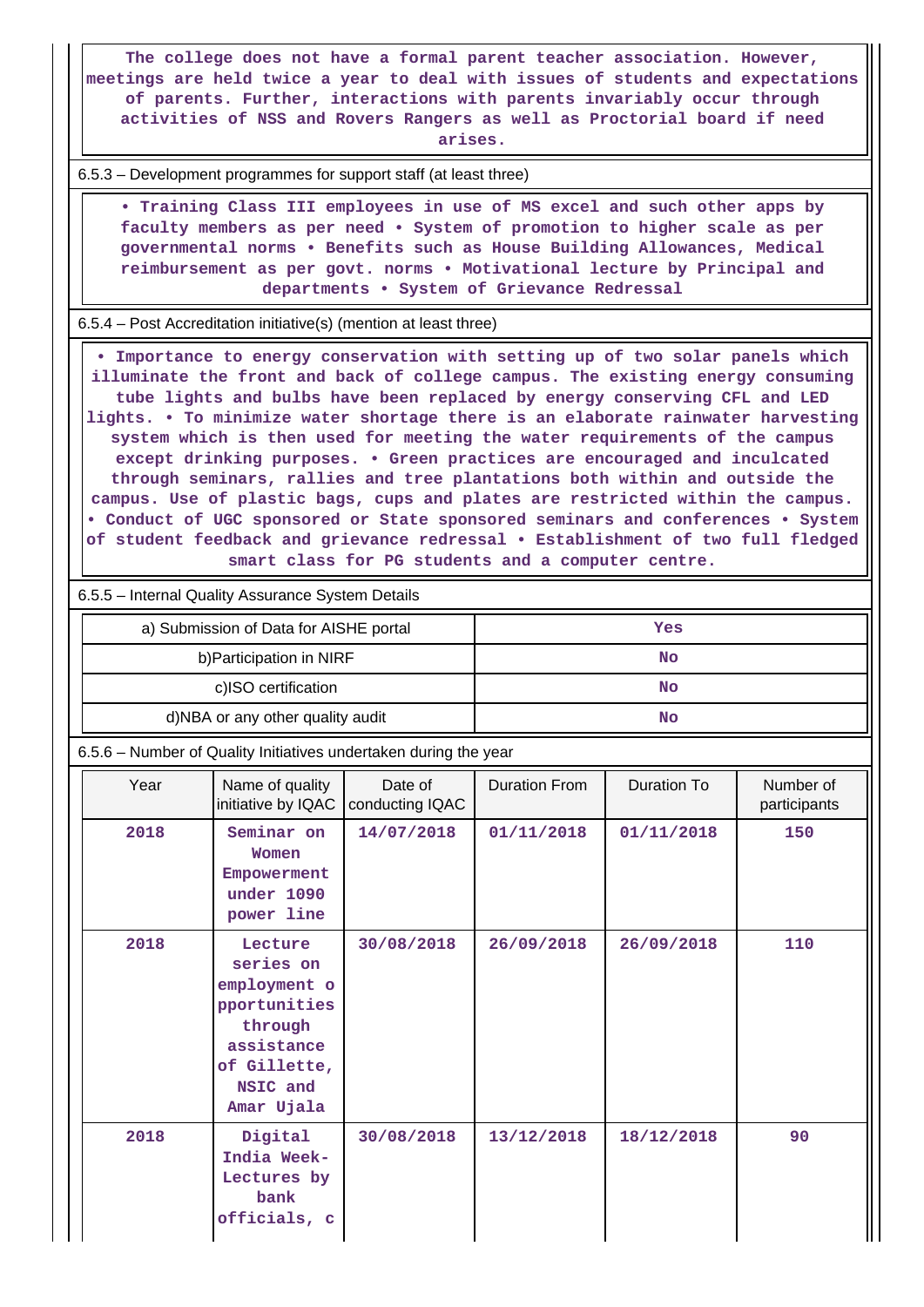|                                                                                                                                                                                                                                                                                                                                         | model making<br>etc.                                                                             | ompetitions,                                                                                      |            |                                                                                       |                 |  |                                 |                            |                                                     |  |
|-----------------------------------------------------------------------------------------------------------------------------------------------------------------------------------------------------------------------------------------------------------------------------------------------------------------------------------------|--------------------------------------------------------------------------------------------------|---------------------------------------------------------------------------------------------------|------------|---------------------------------------------------------------------------------------|-----------------|--|---------------------------------|----------------------------|-----------------------------------------------------|--|
| 2018                                                                                                                                                                                                                                                                                                                                    | Swatchata<br>Pakhwara-<br>Rallies,<br>tree<br>plantation<br>drives,<br>cleanliness<br>drives etc |                                                                                                   |            | 30/08/2018<br>15/09/2018                                                              |                 |  | 02/10/2018                      |                            | 210                                                 |  |
| 2018                                                                                                                                                                                                                                                                                                                                    | Orientation<br>and Freshers<br>party                                                             |                                                                                                   |            | 14/07/2019                                                                            | 07/09/2018      |  | 07/09/2018                      |                            | 200                                                 |  |
|                                                                                                                                                                                                                                                                                                                                         |                                                                                                  |                                                                                                   |            |                                                                                       | View File       |  |                                 |                            |                                                     |  |
| <b>CRITERION VII - INSTITUTIONAL VALUES AND BEST PRACTICES</b>                                                                                                                                                                                                                                                                          |                                                                                                  |                                                                                                   |            |                                                                                       |                 |  |                                 |                            |                                                     |  |
| 7.1 - Institutional Values and Social Responsibilities                                                                                                                                                                                                                                                                                  |                                                                                                  |                                                                                                   |            |                                                                                       |                 |  |                                 |                            |                                                     |  |
| 7.1.1 – Gender Equity (Number of gender equity promotion programmes organized by the institution during the<br>year)                                                                                                                                                                                                                    |                                                                                                  |                                                                                                   |            |                                                                                       |                 |  |                                 |                            |                                                     |  |
| Title of the<br>programme                                                                                                                                                                                                                                                                                                               |                                                                                                  | Period from                                                                                       |            | Period To                                                                             |                 |  |                                 |                            | Number of Participants                              |  |
|                                                                                                                                                                                                                                                                                                                                         |                                                                                                  |                                                                                                   |            |                                                                                       |                 |  | Female                          |                            | Male                                                |  |
| 01/11/2018<br>Seminar on<br>Women                                                                                                                                                                                                                                                                                                       |                                                                                                  |                                                                                                   | 01/11/2018 |                                                                                       | 120             |  |                                 | 30                         |                                                     |  |
| Empowerment                                                                                                                                                                                                                                                                                                                             |                                                                                                  |                                                                                                   |            |                                                                                       |                 |  |                                 |                            |                                                     |  |
|                                                                                                                                                                                                                                                                                                                                         |                                                                                                  |                                                                                                   |            |                                                                                       |                 |  |                                 |                            |                                                     |  |
| 7.1.2 - Environmental Consciousness and Sustainability/Alternate Energy initiatives such as:                                                                                                                                                                                                                                            |                                                                                                  |                                                                                                   |            |                                                                                       |                 |  |                                 |                            |                                                     |  |
|                                                                                                                                                                                                                                                                                                                                         |                                                                                                  |                                                                                                   |            | Percentage of power requirement of the University met by the renewable energy sources |                 |  |                                 |                            |                                                     |  |
| 1. the college makes efforts to reduce paper wastage by Students/Staff/Faculty.<br>2. No use of Disposable Water Bottles and Cups. 3. Use of plastic bags and paper<br>towels is prohibited. Reusable products such as glass bottles, bags and cups is<br>encouraged. 4. The students are taught to switch off fans and bulbs when they |                                                                                                  |                                                                                                   |            | leave classroom/labs.                                                                 |                 |  |                                 |                            |                                                     |  |
| 7.1.3 - Differently abled (Divyangjan) friendliness                                                                                                                                                                                                                                                                                     |                                                                                                  |                                                                                                   |            |                                                                                       |                 |  |                                 |                            |                                                     |  |
|                                                                                                                                                                                                                                                                                                                                         | Item facilities                                                                                  |                                                                                                   |            | Yes/No                                                                                |                 |  |                                 | Number of beneficiaries    |                                                     |  |
|                                                                                                                                                                                                                                                                                                                                         | <b>Rest Rooms</b>                                                                                |                                                                                                   |            | Yes                                                                                   |                 |  |                                 | 0                          |                                                     |  |
| 7.1.4 - Inclusion and Situatedness                                                                                                                                                                                                                                                                                                      |                                                                                                  |                                                                                                   |            |                                                                                       |                 |  |                                 |                            |                                                     |  |
| Year                                                                                                                                                                                                                                                                                                                                    | Number of<br>initiatives to<br>address<br>locational<br>advantages<br>and disadva<br>ntages      | Number of<br>initiatives<br>taken to<br>engage with<br>and<br>contribute to<br>local<br>community |            | Date                                                                                  | Duration        |  | Name of<br>initiative           | <b>Issues</b><br>addressed | Number of<br>participating<br>students<br>and staff |  |
| 2018                                                                                                                                                                                                                                                                                                                                    | $\mathbf{1}$                                                                                     | 1                                                                                                 |            | 15/09/201<br>8                                                                        | $7\phantom{.}7$ |  | swatchta<br>Pakhwada<br>program | cleanline<br>SS            | 210                                                 |  |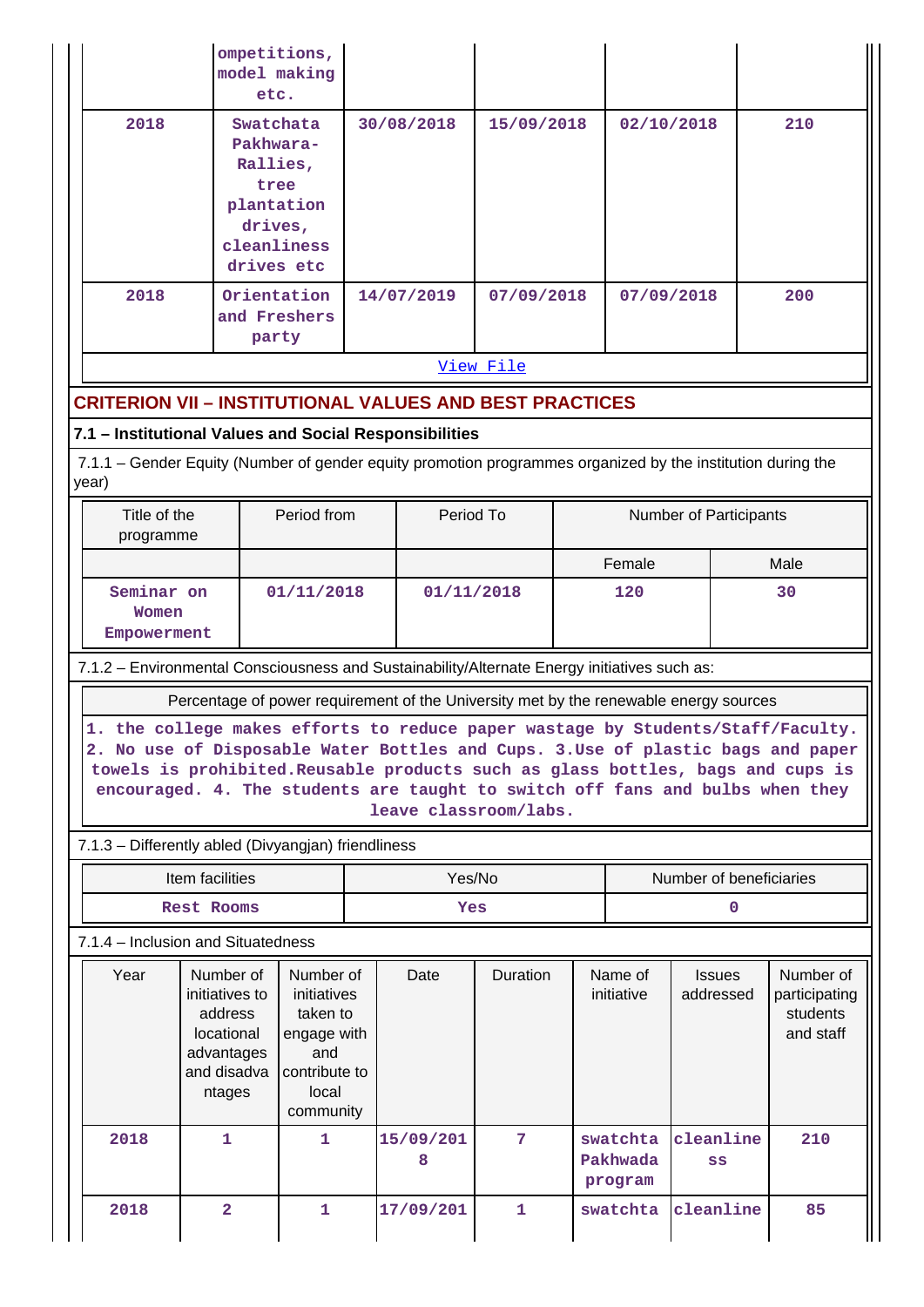|                                         |                                                 |              | 8                                                                                                                                                                                                                                                                                                                                                                                                                                                                                                                                                                   |              | Program                                                                      | SS                                                                                                                                                    |     |  |
|-----------------------------------------|-------------------------------------------------|--------------|---------------------------------------------------------------------------------------------------------------------------------------------------------------------------------------------------------------------------------------------------------------------------------------------------------------------------------------------------------------------------------------------------------------------------------------------------------------------------------------------------------------------------------------------------------------------|--------------|------------------------------------------------------------------------------|-------------------------------------------------------------------------------------------------------------------------------------------------------|-----|--|
| 2018                                    | 3                                               | $\mathbf{1}$ | 19/09/201<br>8                                                                                                                                                                                                                                                                                                                                                                                                                                                                                                                                                      | $\mathbf{1}$ | swatch<br>bharat<br>and<br>swasth<br><b>Bharat</b><br>Rally                  | cleanline<br>ss and<br>Health                                                                                                                         | 100 |  |
| 2018                                    | 4                                               | 1            | 20/09/201<br>8                                                                                                                                                                                                                                                                                                                                                                                                                                                                                                                                                      | 1            | Discussio<br>n on<br>Laghu and<br>sukshm<br>Udyogo me<br>rozgar ke<br>awsar. | employmen<br>t opportu<br>nities                                                                                                                      | 85  |  |
|                                         |                                                 |              |                                                                                                                                                                                                                                                                                                                                                                                                                                                                                                                                                                     | View File    |                                                                              |                                                                                                                                                       |     |  |
|                                         |                                                 |              | 7.1.5 - Human Values and Professional Ethics Code of conduct (handbooks) for various stakeholders                                                                                                                                                                                                                                                                                                                                                                                                                                                                   |              |                                                                              |                                                                                                                                                       |     |  |
|                                         | Title                                           |              | Date of publication                                                                                                                                                                                                                                                                                                                                                                                                                                                                                                                                                 |              |                                                                              | Follow up(max 100 words)                                                                                                                              |     |  |
| Guidelines for Teachers<br>and students |                                                 |              | 26/06/2018                                                                                                                                                                                                                                                                                                                                                                                                                                                                                                                                                          |              |                                                                              | in the Prospectus given<br>to the students along<br>with the admission form,<br>certain guidelines are<br>mentioned, which each one<br>has to follow. |     |  |
|                                         |                                                 |              | 7.1.6 - Activities conducted for promotion of universal Values and Ethics                                                                                                                                                                                                                                                                                                                                                                                                                                                                                           |              |                                                                              |                                                                                                                                                       |     |  |
| Activity                                |                                                 |              | <b>Duration From</b>                                                                                                                                                                                                                                                                                                                                                                                                                                                                                                                                                |              | <b>Duration To</b>                                                           | Number of participants                                                                                                                                |     |  |
|                                         | Program on Gandhian<br>24/09/2018<br>Philosophy |              |                                                                                                                                                                                                                                                                                                                                                                                                                                                                                                                                                                     |              | 02/10/2018                                                                   | 100                                                                                                                                                   |     |  |
|                                         |                                                 |              |                                                                                                                                                                                                                                                                                                                                                                                                                                                                                                                                                                     | View File    |                                                                              |                                                                                                                                                       |     |  |
|                                         |                                                 |              | 7.1.7 – Initiatives taken by the institution to make the campus eco-friendly (at least five)                                                                                                                                                                                                                                                                                                                                                                                                                                                                        |              |                                                                              |                                                                                                                                                       |     |  |
|                                         |                                                 |              | 1. Plastic Free Campus 2. Tree plantation by students 3. Provision of dustbins<br>in each corridor of the college. 4. Use of LED bulbs/tube lights for less<br>electricity consumption. 5. Students are motivated to come to the college either<br>by Bicycle or walking, bikes are not encouraged.                                                                                                                                                                                                                                                                 |              |                                                                              |                                                                                                                                                       |     |  |
| 7.2 - Best Practices                    |                                                 |              |                                                                                                                                                                                                                                                                                                                                                                                                                                                                                                                                                                     |              |                                                                              |                                                                                                                                                       |     |  |
|                                         |                                                 |              | 7.2.1 – Describe at least two institutional best practices                                                                                                                                                                                                                                                                                                                                                                                                                                                                                                          |              |                                                                              |                                                                                                                                                       |     |  |
|                                         |                                                 |              | 1. The college aim behind devoting a week to our freedom fighter Mahatma Gandhi<br>is to make the students aware of his contributions towards making Independent<br>India. To teach the students ahimsa, the main tool of Gandhiji. Through various<br>topics like philosophy, ahimsa, freedom movement, expressed in essay<br>competition. lectures, posters and paintings, the students gain immense<br>knowlegde. 2. The college organizes talks and discussions on employment<br>possibilities in small scale industries for the students. Most of the students |              |                                                                              | aim big like qualifying competitive exams. Whereas ground reality is that a few                                                                       |     |  |